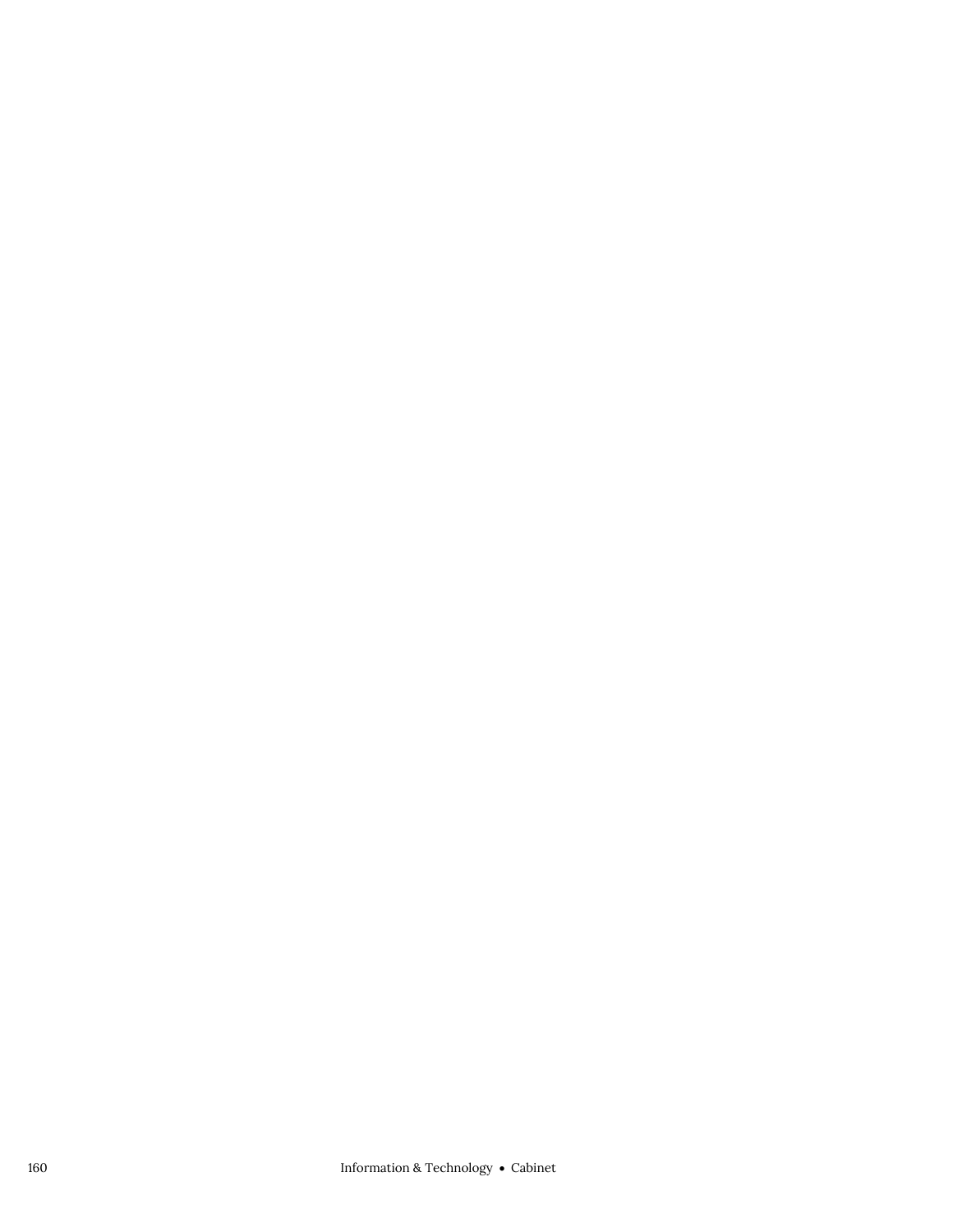# <span id="page-2-0"></span>Information & Technology

#### **Santiago Garces,** *Chief Information Officer*

#### **Cabinet Mission**

The mission of the Information and Technology Cabinet is to provide systems and technologies that develop and support department personnel with information relative to their operations, support strategic planning, promote effective resource management, enhance customer service and promote internal and external electronic and voice communications.

| <b>Operating Budget</b>            |                                          | <b>Total Actual '20</b> |                   | Total Actual '21 Total Approp '22 Total Budget '23 |               |
|------------------------------------|------------------------------------------|-------------------------|-------------------|----------------------------------------------------|---------------|
|                                    | Department of Innovation &<br>Technology | 43,067,318              | 41,223,734        | 40,245,350                                         | 42,049,374    |
|                                    | Total                                    | 43,067,318              | 41,223,734        | 40,245,350                                         | 42,049,374    |
|                                    |                                          |                         |                   |                                                    |               |
| <b>Capital Budget Expenditures</b> |                                          | Actual '20              | <b>Actual</b> '21 | <b>Estimated '22</b>                               | Projected '23 |
|                                    | Department of Innovation &<br>Technology | 6,431,381               | 7,011,940         | 26,403,347                                         | 25,581,200    |
|                                    | Total                                    | 6,431,381               | 7,011,940         | 26,403,347                                         | 25,581,200    |
|                                    |                                          |                         |                   |                                                    |               |
| <b>External Funds Expenditures</b> |                                          | <b>Total Actual 20</b>  |                   | Total Actual '21 Total Approp '22 Total Budget '23 |               |
|                                    | Department of Innovation &<br>Technology | 4,238,912               | 4,217,837         | 6,852,539                                          | 6,997,141     |
|                                    | Total                                    | 4,238,912               | 4,217,837         | 6,852,539                                          | 6,997,141     |
|                                    |                                          |                         |                   |                                                    |               |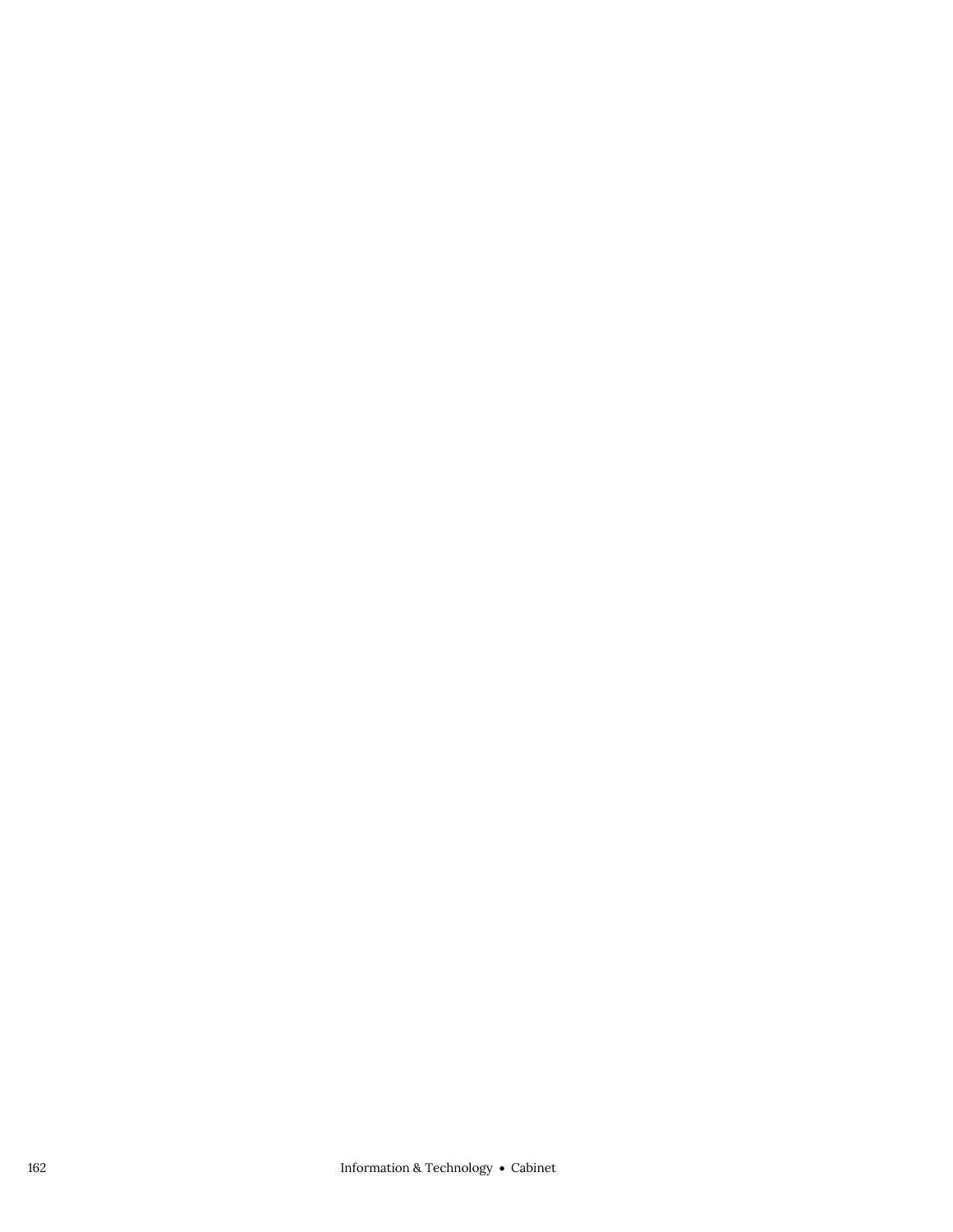## Department of Innovation & Technology Operating Budget

#### **Santiago Garces,** *Chief Information Officer,* **Appropriation 149000**

#### **Department Mission**

The Department of Innovation and Technology is the City's enterprise wide technology services organization providing solutions that enable our business partners across all City departments. DoIT's primary day-to-day responsibility is to ensure that the networks, desktop computers, e-mail systems, and applications that support the business of City government are continuously available and operating effectively. DoIT embraces its responsibility to help manage costs through difficult financial times by continuously improving the cost structure of the City's technology without compromising service. Our commitment to being environmentally responsible is often synergistic with these economic and service responsibilities.

#### <span id="page-4-0"></span>**Selected Performance Goals**

#### **Enterprise Applications**

- Increase productivity through high-quality IT support.
- **Digital Engagement & Services**
- Ensure the city's digital services are accessible to all residents.
- Promote engagement between city and residents.

#### **Core Infrastructure**

- Enhance cyber security.
- Increase productivity through high-quality IT support.
- **Data & Analytics**
- Provide consistent access to data.
- **Broadband & Digital Equity**
- Promote broadband adoption and decrease barriers to digital access.

| <b>Operating Budget</b>      | Program Name                   | <b>Total Actual '20</b> |                   | Total Actual '21 Total Approp '22 Total Budget '23 |                         |
|------------------------------|--------------------------------|-------------------------|-------------------|----------------------------------------------------|-------------------------|
|                              |                                |                         |                   |                                                    |                         |
|                              | <b>DoIT</b> Operations         | 4,892,533               | 8,774,018         | 5,772,496                                          | 3,581,948               |
|                              | <b>Enterprise Applications</b> | 18,607,315              | 14,031,034        | 13, 162, 774                                       | 14,470,345              |
|                              | Digital Engagement & Services  | 1,480,100               | 1,628,294         | 1,765,515                                          | 2,258,954               |
|                              | Core Infrastructure            | 15,454,772              | 15,253,048        | 15,713,401                                         | 19,353,943              |
|                              | Data & Analytics               | 2,185,950               | 1,153,342         | 2,050,510                                          | 1,660,552               |
|                              | Broadband & Digital Equity     | 446,648                 | 383,998           | 1,780,654                                          | 723,632                 |
|                              | Total                          | 43,067,318              | 41,223,734        | 40,245,350                                         | 42,049,374              |
|                              |                                |                         |                   |                                                    |                         |
| <b>External Funds Budget</b> | <b>Fund Name</b>               | <b>Total Actual '20</b> |                   | Total Actual '21 Total Approp '22                  | <b>Total Budget '23</b> |
|                              |                                |                         |                   |                                                    |                         |
|                              | 21st Century Access Fund       | 4,179,586               | 4,179,586         | 4,400,000                                          | 4,560,000               |
|                              | <b>BAIS Modernization</b>      | $\Omega$                | $\mathbf{0}$      | 1,375,000                                          | 1,375,000               |
|                              | Digital Equity/Smart City      | 54,726                  | 38,251            | 1,077,539                                          | 1,062,141               |
|                              | New Urban Mechanics            | 4,600                   | $\Omega$          | $\Omega$                                           | $\Omega$                |
|                              | Total                          | 4,238,912               | 4,217,837         | 6,852,539                                          | 6,997,141               |
|                              |                                |                         |                   |                                                    |                         |
| <b>Operating Budget</b>      |                                | Actual '20              | <b>Actual</b> '21 | Approp '22                                         | Budget '23              |
|                              | <b>Personnel Services</b>      | 13,657,617              | 13,502,451        | 14,032,642                                         | 14,630,592              |
|                              | Non Personnel                  | 29,409,701              | 27,721,283        | 26,212,708                                         | 27,418,782              |
|                              | Total                          | 43,067,318              | 41,223,734        | 40,245,350                                         | 42,049,374              |
|                              |                                |                         |                   |                                                    |                         |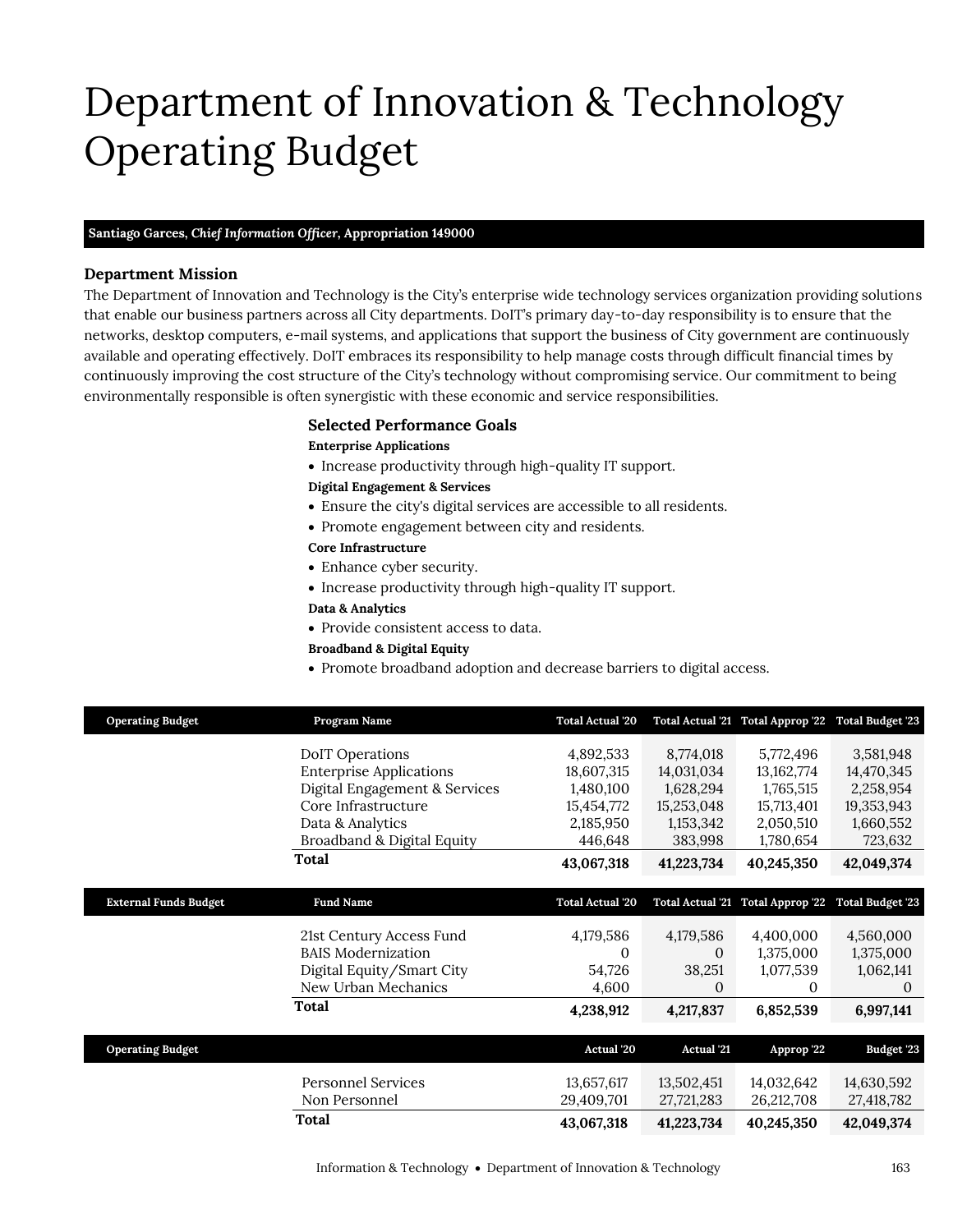### Department of Innovation & Technology Operating Budget



#### **Description of Services**

The Department of Innovation and Technology (DoIT) improves the delivery of government services to the public through the effective management of the City's existing and emerging technologies. DoIT introduces innovative technologies and processes designed to drive efficiency into government operations. DoIT also provides professional project management and business analysis services, in addition to maintaining the hardware and software platforms necessary to support the daily technical and communication operations of the City. Personnel skilled in programming, analysis, hardware and software support, training, communications, and general technology consulting work with user departments on enhancing and maintaining their information systems.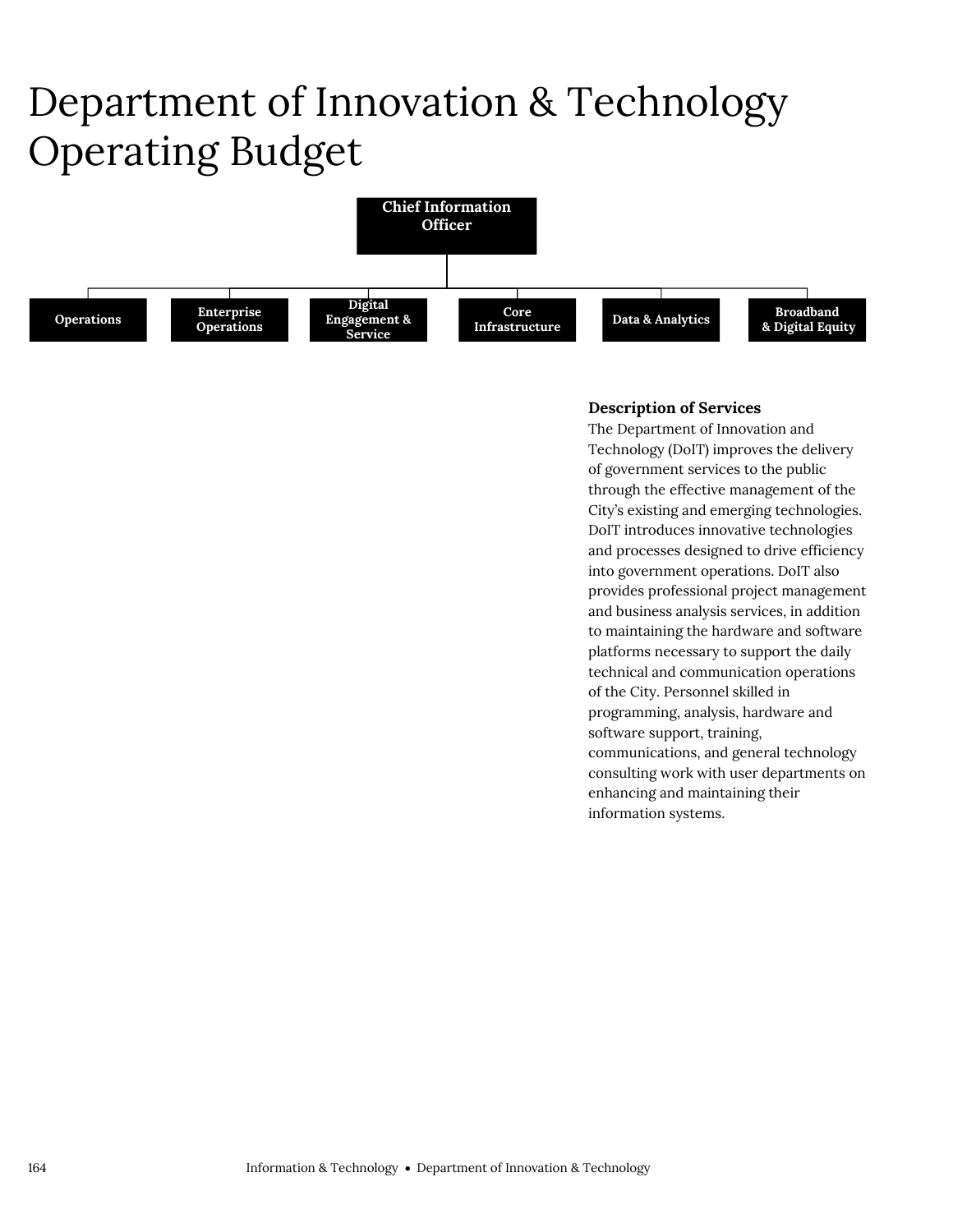# Department History

| <b>Personnel Services</b>                                                                                                                                                                                                                                                         | FY20 Expenditure                                                                                               | FY21 Expenditure                                                                                                        | <b>FY22 Appropriation</b>                                                                                           | <b>FY23 Recommended</b>                                                                                                | Inc/Dec 22 vs 23                                                                                                  |
|-----------------------------------------------------------------------------------------------------------------------------------------------------------------------------------------------------------------------------------------------------------------------------------|----------------------------------------------------------------------------------------------------------------|-------------------------------------------------------------------------------------------------------------------------|---------------------------------------------------------------------------------------------------------------------|------------------------------------------------------------------------------------------------------------------------|-------------------------------------------------------------------------------------------------------------------|
| 51000 Permanent Employees<br>51100 Emergency Employees<br>51200 Overtime<br>51600 Unemployment Compensation<br>51700 Workers' Compensation<br><b>Total Personnel Services</b>                                                                                                     | 13,321,482<br>6,001<br>307,077<br>23,057<br>$\mathbf{0}$<br>13,657,617                                         | 13, 132, 213<br>8,930<br>361,308<br>$\mathbf 0$<br>$\mathbf{0}$<br>13,502,451                                           | 13,764,504<br>50,138<br>218,000<br>0<br>$\mathbf{0}$<br>14,032,642                                                  | 14,362,453<br>50,138<br>218,000<br>0<br>$\mathbf{0}$<br>14,630,592                                                     | 597,950<br>$\mathbf{0}$<br>$\mathbf{0}$<br>$\theta$<br>$\Omega$<br>597,950                                        |
| <b>Contractual Services</b>                                                                                                                                                                                                                                                       | FY20 Expenditure                                                                                               | FY21 Expenditure                                                                                                        | <b>FY22 Appropriation</b>                                                                                           | FY23 Recommended                                                                                                       | $Inc/Dec$ 22 vs 23                                                                                                |
| 52100 Communications<br>52200 Utilities<br>52400 Snow Removal<br>52500 Garbage/Waste Removal<br>52600 Repairs Buildings & Structures<br>52700 Repairs & Service of Equipment<br>52800 Transportation of Persons<br>52900 Contracted Services<br><b>Total Contractual Services</b> | 798,166<br>0<br>$\mathbf{0}$<br>$\mathbf{0}$<br>$\mathbf{0}$<br>1,755,603<br>62,356<br>9,208,506<br>11,824,631 | 512,334<br>$\mathbf{0}$<br>$\mathbf{0}$<br>$\mathbf{0}$<br>$\mathbf{0}$<br>2,349,053<br>4,671<br>6,565,891<br>9,431,949 | 505,000<br>0<br>$\boldsymbol{0}$<br>$\mathbf{0}$<br>$\mathbf{0}$<br>2,616,606<br>21,600<br>3,459,916<br>6,603,122   | 571,160<br>0<br>0<br>$\mathbf{0}$<br>$\Omega$<br>2,241,514<br>21,600<br>2,810,591<br>5,644,865                         | 66,160<br>$\theta$<br>$\mathbf{0}$<br>$\mathbf{0}$<br>$\Omega$<br>$-375,092$<br>$-649,325$<br>$-958,257$          |
| <b>Supplies &amp; Materials</b>                                                                                                                                                                                                                                                   | FY20 Expenditure                                                                                               | FY21 Expenditure                                                                                                        | <b>FY22 Appropriation</b>                                                                                           | FY23 Recommended                                                                                                       | Inc/Dec 22 vs 23                                                                                                  |
| 53000 Auto Energy Supplies<br>53200 Food Supplies<br>53400 Custodial Supplies<br>53500 Med, Dental, & Hosp Supply<br>53600 Office Supplies and Materials<br>53700 Clothing Allowance<br>53800 Educational Supplies & Mat                                                          | $\mathbf 0$<br>$\mathbf{0}$<br>$\mathbf{0}$<br>$\mathbf{0}$<br>7,005<br>2,250<br>$\mathbf{0}$                  | 0<br>$\mathbf{0}$<br>0<br>$\Omega$<br>14,926<br>2,000<br>$\mathbf{0}$                                                   | $\mathbf 0$<br>$\mathbf{0}$<br>$\boldsymbol{0}$<br>$\mathbf{0}$<br>6,700<br>2,000<br>$\mathbf{0}$                   | $\mathbf 0$<br>$\mathbf{0}$<br>$\mathbf 0$<br>$\Omega$<br>6,700<br>3,250<br>$\Omega$                                   | $\mathbf 0$<br>$\mathbf{0}$<br>$\mathbf{0}$<br>$\mathbf{0}$<br>$\Omega$<br>1,250<br>$\mathbf{0}$                  |
| 53900 Misc Supplies & Materials<br><b>Total Supplies &amp; Materials</b>                                                                                                                                                                                                          | 42,041<br>51,296                                                                                               | 229,161<br>246,087                                                                                                      | 33,000<br>41,700                                                                                                    | 33,000<br>42,950                                                                                                       | $\mathbf{0}$<br>1,250                                                                                             |
| <b>Current Chgs &amp; Oblig</b>                                                                                                                                                                                                                                                   | FY20 Expenditure                                                                                               | FY21 Expenditure                                                                                                        | FY22 Appropriation                                                                                                  | FY23 Recommended                                                                                                       | Inc/Dec 22 vs 23                                                                                                  |
| 54300 Workers' Comp Medical<br>54400 Legal Liabilities<br>54500 Aid To Veterans<br>54600 Current Charges H&I<br>54700 Indemnification<br>54800 Reserve Account<br>54900 Other Current Charges<br>Total Current Chgs & Oblig                                                       | 0<br>$\mathbf{0}$<br>$\boldsymbol{0}$<br>$\mathbf{0}$<br>$\mathbf{0}$<br>$\Omega$<br>16,326,231<br>16,326,231  | $\mathbf 0$<br>$\mathbf{0}$<br>$\mathbf 0$<br>$\mathbf 0$<br>$\mathbf{0}$<br>$\mathbf{0}$<br>17,026,744<br>17,026,744   | $\mathbf 0$<br>$\mathbf{0}$<br>$\mathbf{0}$<br>$\mathbf{0}$<br>$\mathbf{0}$<br>$\Omega$<br>18,646,972<br>18,646,972 | $\mathbf 0$<br>$\mathbf{0}$<br>$\mathbf 0$<br>$\mathbf{0}$<br>$\mathbf{0}$<br>$\mathbf{0}$<br>20,717,562<br>20,717,562 | $\mathbf 0$<br>$\mathbf{0}$<br>$\mathbf{0}$<br>$\mathbf{0}$<br>$\mathbf{0}$<br>$\Omega$<br>2,070,590<br>2,070,590 |
| Equipment                                                                                                                                                                                                                                                                         | FY20 Expenditure                                                                                               | FY21 Expenditure                                                                                                        | <b>FY22 Appropriation</b>                                                                                           | FY23 Recommended                                                                                                       | $Inc/Dec$ 22 vs 23                                                                                                |
| 55000 Automotive Equipment<br>55400 Lease/Purchase<br>55600 Office Furniture & Equipment<br>55900 Misc Equipment<br><b>Total Equipment</b>                                                                                                                                        | $\mathbf{0}$<br>840,149<br>$\Omega$<br>367,394<br>1,207,543                                                    | $\mathbf 0$<br>511,462<br>$\Omega$<br>505,041<br>1,016,503                                                              | $\mathbf{0}$<br>895,914<br>$\Omega$<br>25,000<br>920,914                                                            | 0<br>988,405<br>0<br>25,000<br>1,013,405                                                                               | $\mathbf{0}$<br>92,491<br>$\Omega$<br>92,491                                                                      |
| Other                                                                                                                                                                                                                                                                             | FY20 Expenditure                                                                                               | FY21 Expenditure                                                                                                        | <b>FY22 Appropriation</b>                                                                                           | FY23 Recommended                                                                                                       | Inc/Dec 22 vs 23                                                                                                  |
| 56200 Special Appropriation<br>57200 Structures & Improvements<br>58000 Land & Non-Structure<br><b>Total Other</b><br>Grand Total                                                                                                                                                 | $\mathbf{0}$<br>$\mathbf{0}$<br>$\boldsymbol{0}$<br>$\mathbf{0}$<br>43,067,318                                 | $\mathbf 0$<br>$\boldsymbol{0}$<br>0<br>$\mathbf{0}$<br>41,223,734                                                      | $\mathbf{0}$<br>$\mathbf 0$<br>$\boldsymbol{0}$<br>$\boldsymbol{0}$<br>40,245,350                                   | 0<br>$\boldsymbol{0}$<br>0<br>0<br>42,049,374                                                                          | $\mathbf{0}$<br>$\boldsymbol{0}$<br>$\mathbf{0}$<br>$\mathbf{0}$<br>1,804,024                                     |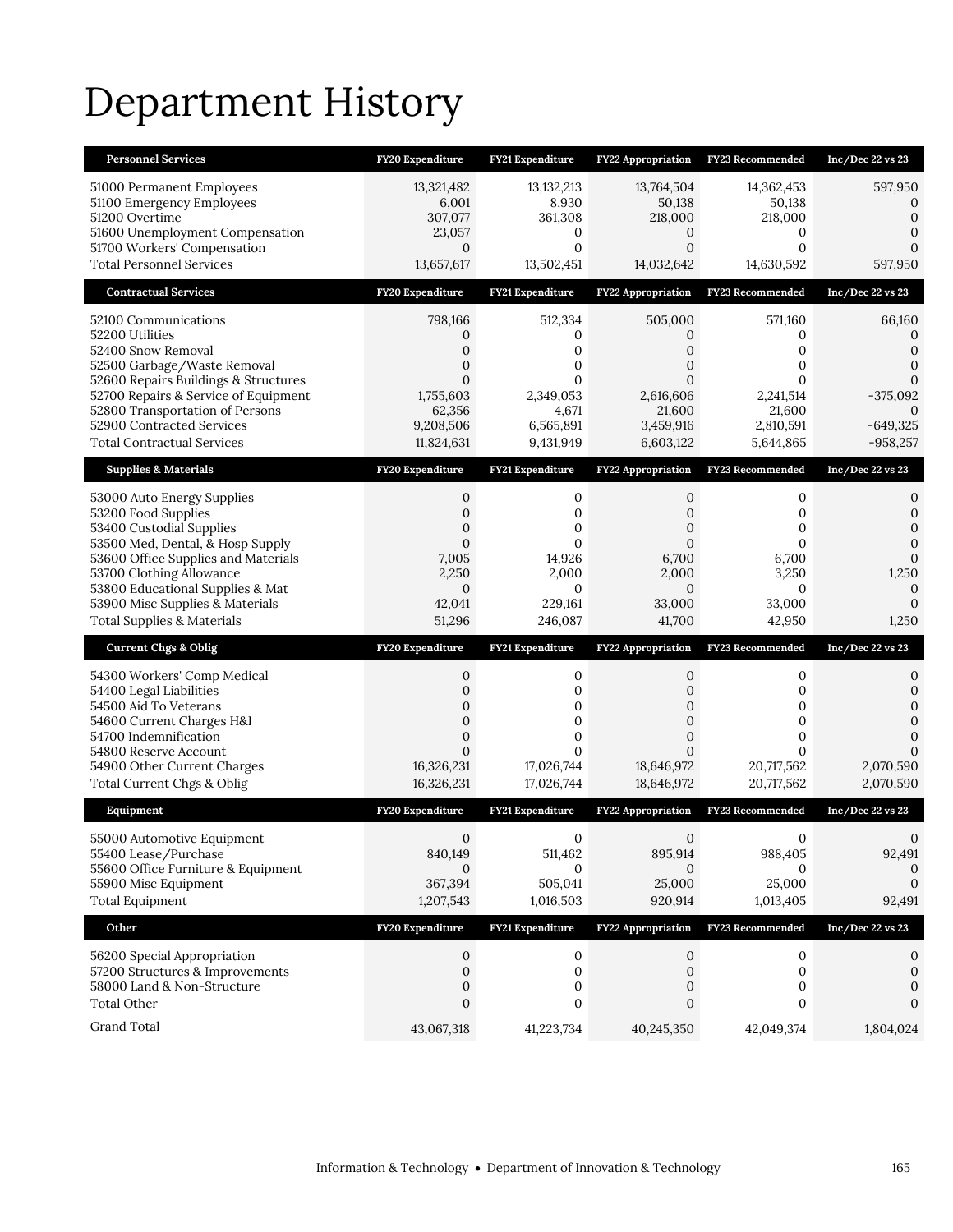## Department Personnel

| Title                               | Union<br>Code   | Grade | Position | FY23 Salary | Title                          | Union<br>Code   | Grade | Position | FY23 Salary |
|-------------------------------------|-----------------|-------|----------|-------------|--------------------------------|-----------------|-------|----------|-------------|
|                                     |                 |       |          |             |                                |                 |       |          |             |
| Admin Asst (Election)               | SE <sub>1</sub> | 06    | 1.00     | 68,714      | Director of MIS                | <b>CDH</b>      | NG    | 1.00     | 185,508     |
| Asst Manager-DataProcessing         | SE <sub>1</sub> | 04    | 5.00     | 394,552     | DP System Analyst              | SE <sub>1</sub> | 06    | 19.00    | 1,531,301   |
| Broadband Digital Equity Adv        | SE <sub>1</sub> | 06    | 1.00     | 71,801      | Exec Asst                      | <b>EXM</b>      | 14    | 1.00     | 149,334     |
| Chief Data Officer                  | <b>EXM</b>      | 14    | 1.00     | 149,334     | Exec.Assistant                 | SE <sub>1</sub> | 12    | 1.00     | 145,197     |
| Chief Digital Officer               | <b>EXM</b>      | 14    | 1.00     | 119,092     | <b>Executive Secretary</b>     | SE <sub>1</sub> | 06    | 1.00     | 94,473      |
| Chief Inform & Security Officer EXM |                 | NG    | 1.00     | 175,481     | Head Clerk                     | SU <sub>4</sub> | 12    | 1.00     | 40,187      |
| Chief of Enterprise Application EXM |                 | 14    | 1.00     | 119,092     | Management Analyst             | SE <sub>1</sub> | 06    | 1.00     | 82,189      |
| Chief of Staff                      | <b>EXM</b>      | 11    | 1.00     | 101,020     | Mgmt Analyst                   | SU4             | 15    | 1.00     | 70,870      |
| Chief Technology Officer            | <b>EXM</b>      | 14    | 1.00     | 149,334     | Prin Admin Assistant           | SE <sub>1</sub> | 08    | 1.00     | 76,565      |
| Data Proc Equip Tech                | SU <sub>4</sub> | 15    | 9.00     | 562,094     | Prin Data Proc Systems Analyst | SE <sub>1</sub> | 10    | 23.00    | 2,701,904   |
| Data Proc Proj Mgr (Asn Svc)        | SE <sub>1</sub> | 10    | 1.00     | 131,820     | Prin DP System Analyst-DP      | SE <sub>1</sub> | 11    | 10.00    | 1,304,646   |
| Data Proc Sys Analyst I             | SE <sub>1</sub> | 07    | 3.00     | 311,423     | Prin Research Analyst          | SE <sub>1</sub> | 06    | 1.00     | 63,088      |
| Dep CTO (Chief Tech Offcr)          | <b>EXM</b>      | 12    | 1.00     | 135,428     | Principal Clerk                | SU <sub>4</sub> | 10    | 1.00     | 37,168      |
| Dir - Operations                    | <b>EXM</b>      | 11    | 1.00     | 99,231      | Sr Computer Operator           | SU <sub>4</sub> | 13    | 1.00     | 58,286      |
| Dir of Finance & Procurement        | <b>EXM</b>      | 10    | 1.00     | 87,958      | Sr Data Proc Sys Analyst       | SE <sub>1</sub> | 08    | 49.00    | 4,823,865   |
| Dir of Performance Mgmt             | <b>EXM</b>      | 10    | 1.00     | 98,985      | Sr Data Proc Sys Anl (Ads/Dpu) | SE <sub>1</sub> | 10    | 14.00    | 1,716,375   |
| Director of Human Resources         | <b>EXM</b>      | 09    | 1.00     | 113,658     | Sr Management Analyst          | <b>EXM</b>      | 08    | 1.00     | 78,228      |
|                                     |                 |       |          |             | Sr Programmer                  | SU <sub>4</sub> | 15    | 2.00     | 121,668     |
|                                     |                 |       |          |             | Total                          |                 |       | 160      | 16,169,869  |

| 14,362,453   |
|--------------|
| $-2,150,000$ |
| $\Omega$     |
| 342.584      |
| $\Omega$     |
|              |
|              |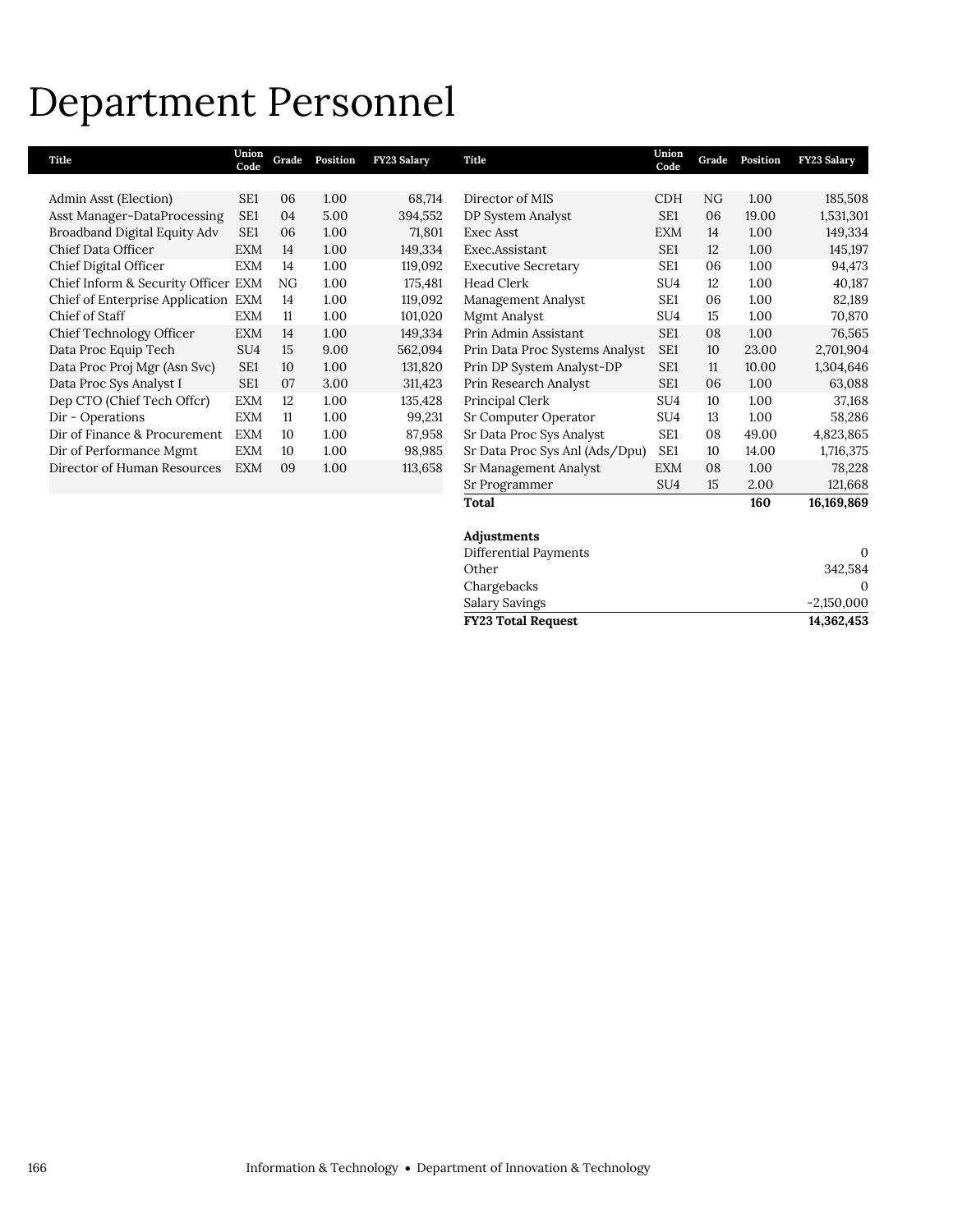# External Funds History

| <b>Personnel Services</b>                                                                                                                                                                                                                                                                                 | FY20 Expenditure                                                                                                             | FY21 Expenditure                                                                                                               | FY22 Appropriation                                                                                  | FY23 Recommended                                                                                    | $Inc/Dec$ 22 vs 23                                                                                                                 |
|-----------------------------------------------------------------------------------------------------------------------------------------------------------------------------------------------------------------------------------------------------------------------------------------------------------|------------------------------------------------------------------------------------------------------------------------------|--------------------------------------------------------------------------------------------------------------------------------|-----------------------------------------------------------------------------------------------------|-----------------------------------------------------------------------------------------------------|------------------------------------------------------------------------------------------------------------------------------------|
| 51000 Permanent Employees<br>51100 Emergency Employees<br>51200 Overtime<br>51300 Part Time Employees<br>51400 Health Insurance<br>51500 Pension & Annuity<br>51600 Unemployment Compensation<br>51700 Workers' Compensation<br>51800 Indirect Costs<br>51900 Medicare<br><b>Total Personnel Services</b> | 48,571<br>0<br>$\boldsymbol{0}$<br>$\Omega$<br>4,392<br>1,071<br>0<br>$\mathbf{0}$<br>$\mathbf{0}$<br>692<br>54,726          | 4,129<br>$\mathbf 0$<br>$\mathbf 0$<br>$\mathbf{0}$<br>401<br>0<br>$\mathbf{0}$<br>$\mathbf{0}$<br>$\mathbf{0}$<br>58<br>4,588 | 88,643<br>$\mathbf{0}$<br>150,000<br>0<br>13,296<br>7,978<br>0<br>0<br>$\Omega$<br>1,285<br>261,202 | 80,922<br>0<br>150,000<br>0<br>12,138<br>7,283<br>0<br>$\mathbf{0}$<br>$\Omega$<br>1,173<br>251,516 | $-7,721$<br>0<br>$\boldsymbol{0}$<br>$\Omega$<br>$-1,158$<br>$-695$<br>$\boldsymbol{0}$<br>$\mathbf{0}$<br>0<br>$-112$<br>$-9,686$ |
| <b>Contractual Services</b>                                                                                                                                                                                                                                                                               | FY20 Expenditure                                                                                                             | FY21 Expenditure                                                                                                               | FY22 Appropriation                                                                                  | FY23 Recommended                                                                                    | Inc/Dec 22 vs 23                                                                                                                   |
| 52100 Communications<br>52200 Utilities<br>52400 Snow Removal<br>52500 Garbage/Waste Removal<br>52600 Repairs Buildings & Structures<br>52700 Repairs & Service of Equipment<br>52800 Transportation of Persons<br>52900 Contracted Services<br><b>Total Contractual Services</b>                         | $\mathbf{0}$<br>$\mathbf{0}$<br>0<br>$\mathbf{0}$<br>$\overline{0}$<br>0<br>$\Omega$<br>4,184,186<br>4,184,186               | 33,663<br>0<br>0<br>0<br>0<br>0<br>$\Omega$<br>4,179,586<br>4,213,249                                                          | 10,000<br>0<br>0<br>$\mathbf{0}$<br>$\mathbf{0}$<br>0<br>$\Omega$<br>5,536,337<br>5,546,337         | 10,000<br>0<br>0<br>0<br>0<br>$\Omega$<br>0<br>5,690,625<br>5,700,625                               | 0<br>0<br>0<br>0<br>0<br>0<br>154,288<br>154,288                                                                                   |
| <b>Supplies &amp; Materials</b>                                                                                                                                                                                                                                                                           | FY20 Expenditure                                                                                                             | FY21 Expenditure                                                                                                               | <b>FY22 Appropriation</b>                                                                           | FY23 Recommended                                                                                    | Inc/Dec 22 vs 23                                                                                                                   |
| 53000 Auto Energy Supplies<br>53200 Food Supplies<br>53400 Custodial Supplies<br>53500 Med, Dental, & Hosp Supply<br>53600 Office Supplies and Materials<br>53700 Clothing Allowance<br>53800 Educational Supplies & Mat<br>53900 Misc Supplies & Materials<br>Total Supplies & Materials                 | 0<br>$\overline{0}$<br>0<br>$\mathbf{0}$<br>$\mathbf{0}$<br>$\mathbf{0}$<br>$\overline{0}$<br>$\mathbf{0}$<br>$\overline{0}$ | 0<br>$\mathbf 0$<br>0<br>$\mathbf 0$<br>$\mathbf{0}$<br>0<br>0<br>$\mathbf 0$<br>0                                             | 0<br>0<br>0<br>$\overline{0}$<br>15,000<br>0<br>0<br>0<br>15,000                                    | 0<br>0<br>0<br>0<br>15,000<br>0<br>0<br>0<br>15,000                                                 | 0<br>0<br>0<br>0<br>$\mathbf{0}$<br>$\mathbf{0}$<br>0<br>0<br>$\mathbf{0}$                                                         |
| <b>Current Chgs &amp; Oblig</b>                                                                                                                                                                                                                                                                           | FY20 Expenditure                                                                                                             | FY21 Expenditure                                                                                                               | FY22 Appropriation                                                                                  | FY23 Recommended                                                                                    | $Inc/Dec$ 22 vs 23                                                                                                                 |
| 54300 Workers' Comp Medical<br>54400 Legal Liabilities<br>54600 Current Charges H&I<br>54700 Indemnification<br>54800 Reserve Account<br>54900 Other Current Charges<br>Total Current Chgs & Oblig                                                                                                        | $\boldsymbol{0}$<br>0<br>0<br>0<br>$\mathbf{0}$<br>0<br>$\boldsymbol{0}$                                                     | 0<br>0<br>0<br>$\mathbf 0$<br>0<br>0<br>$\boldsymbol{0}$                                                                       | 0<br>0<br>0<br>0<br>$\Omega$<br>1,030,000<br>1,030,000                                              | 0<br>0<br>0<br>0<br>0<br>1,030,000<br>1,030,000                                                     | 0<br>0<br>0<br>0<br>0<br>0<br>$\overline{0}$                                                                                       |
| Equipment                                                                                                                                                                                                                                                                                                 | FY20 Expenditure                                                                                                             | FY21 Expenditure                                                                                                               | <b>FY22 Appropriation</b>                                                                           | FY23 Recommended                                                                                    | Inc/Dec 22 vs 23                                                                                                                   |
| 55000 Automotive Equipment<br>55400 Lease/Purchase<br>55600 Office Furniture & Equipment<br>55900 Misc Equipment<br><b>Total Equipment</b>                                                                                                                                                                | 0<br>$\mathbf{0}$<br>0<br>$\boldsymbol{0}$<br>0                                                                              | 0<br>0<br>0<br>0<br>0                                                                                                          | 0<br>0<br>0<br>0<br>0                                                                               | 0<br>0<br>0<br>0<br>0                                                                               | 0<br>0<br>$\boldsymbol{0}$<br>$\boldsymbol{0}$<br>0                                                                                |
| Other                                                                                                                                                                                                                                                                                                     | FY20 Expenditure                                                                                                             | FY21 Expenditure                                                                                                               | FY22 Appropriation                                                                                  | FY23 Recommended                                                                                    | Inc/Dec 22 vs 23                                                                                                                   |
| 56200 Special Appropriation<br>57200 Structures & Improvements<br>58000 Land & Non-Structure<br><b>Total Other</b>                                                                                                                                                                                        | 0<br>$\boldsymbol{0}$<br>0<br>$\mathbf{0}$                                                                                   | 0<br>$\boldsymbol{0}$<br>0<br>0                                                                                                | 0<br>$\boldsymbol{0}$<br>0<br>0                                                                     | $\mathbf 0$<br>0<br>0<br>0                                                                          | 0<br>$\mathbf{0}$<br>0<br>$\Omega$                                                                                                 |
| Grand Total                                                                                                                                                                                                                                                                                               | 4,238,912                                                                                                                    | 4,217,837                                                                                                                      | 6,852,539                                                                                           | 6,997,141                                                                                           | 144,602                                                                                                                            |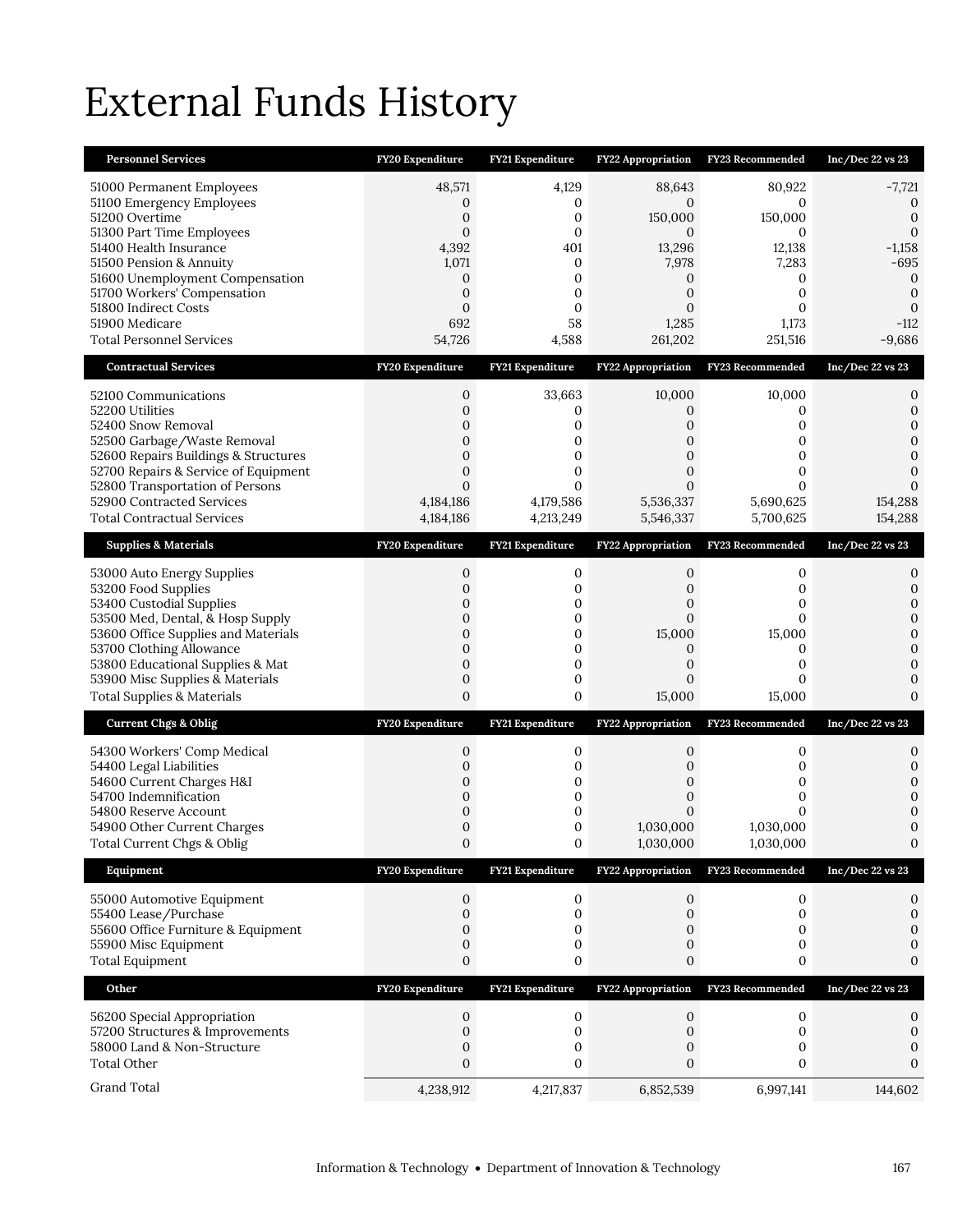### External Funds Personnel

| Title           | Union<br>Code |    | Grade Position | FY23 Salary | Title                     | Union<br>Code |    | Grade Position | FY23 Salary  |
|-----------------|---------------|----|----------------|-------------|---------------------------|---------------|----|----------------|--------------|
|                 |               |    |                |             |                           |               |    |                |              |
| Special Asst II | <b>MYO</b>    | 11 | 1.00           | 80,922      | Temporary Mayoral Staff   | <b>TMS</b>    | NG | 1.00           |              |
|                 |               |    |                |             | Total                     |               |    | $\mathbf{2}$   | 80,922       |
|                 |               |    |                |             | Adjustments               |               |    |                |              |
|                 |               |    |                |             | Differential Payments     |               |    |                | $\mathbf{0}$ |
|                 |               |    |                |             | Other                     |               |    |                | $\mathbf{0}$ |
|                 |               |    |                |             | Chargebacks               |               |    |                | $\mathbf{0}$ |
|                 |               |    |                |             | <b>Salary Savings</b>     |               |    |                | $\mathbf{0}$ |
|                 |               |    |                |             | <b>FY23 Total Request</b> |               |    |                | 80,922       |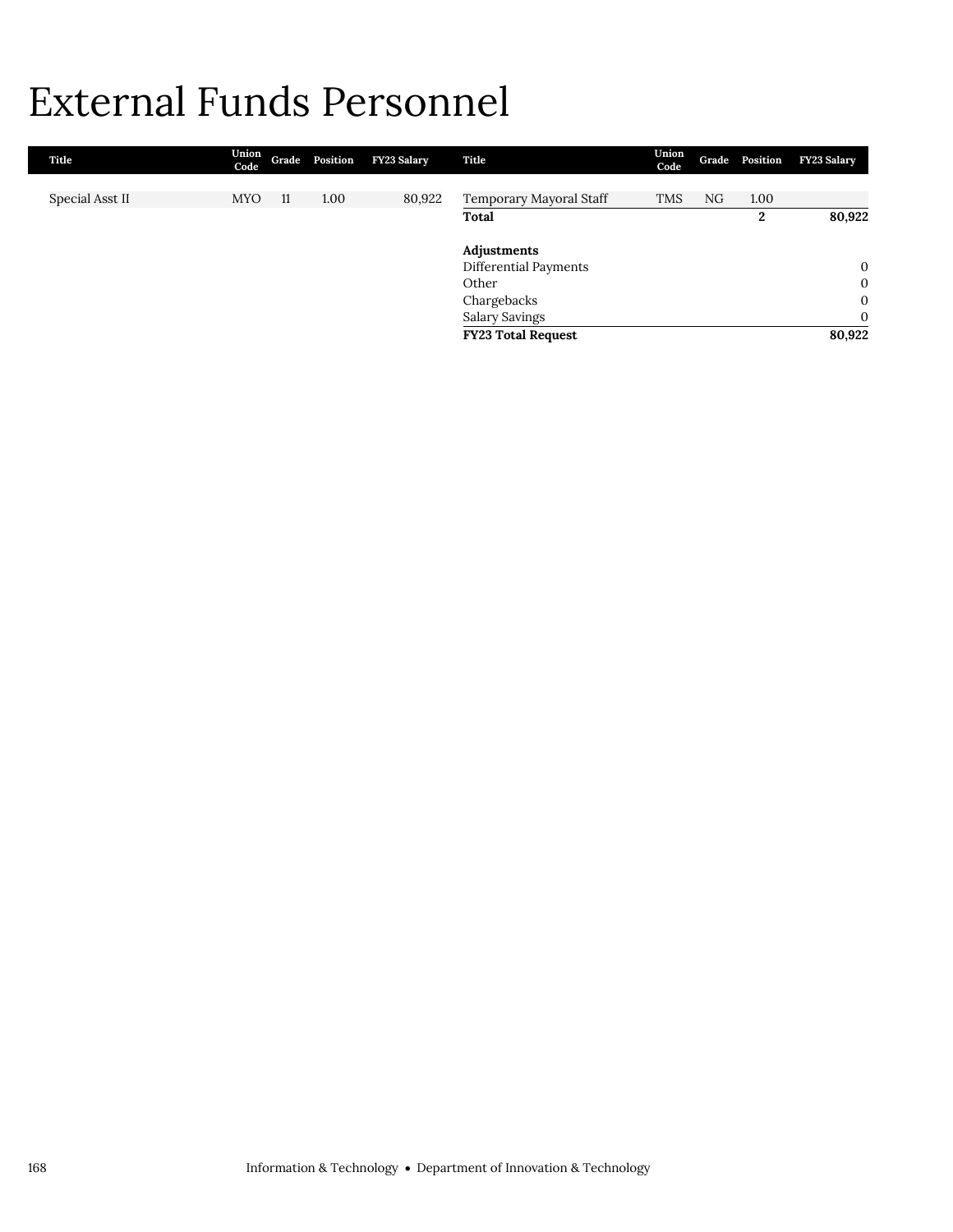# <span id="page-10-0"></span>Program 1. DoIT Operations

#### **Sarah Figalora,** *Manager,* **Organization 149100**

#### **Program Description**

The Operations program provides project management, business consulting services, and administrative support to agencies so that they can effectively develop and maintain new IT applications and improve service delivery through effective integration of innovative technology solutions.

| <b>Operating Budget</b>             | <b>Actual</b> '20      | Actual '21             | Approp '22             | <b>Budget '23</b>      |
|-------------------------------------|------------------------|------------------------|------------------------|------------------------|
| Personnel Services<br>Non Personnel | 1.704.483<br>3.188.050 | 1,630,258<br>7,143,760 | 1.935.665<br>3,836,831 | 1.974.196<br>1,607,752 |
| Total                               | 4.892.533              | 8,774,018              | 5,772,496              | 3,581,948              |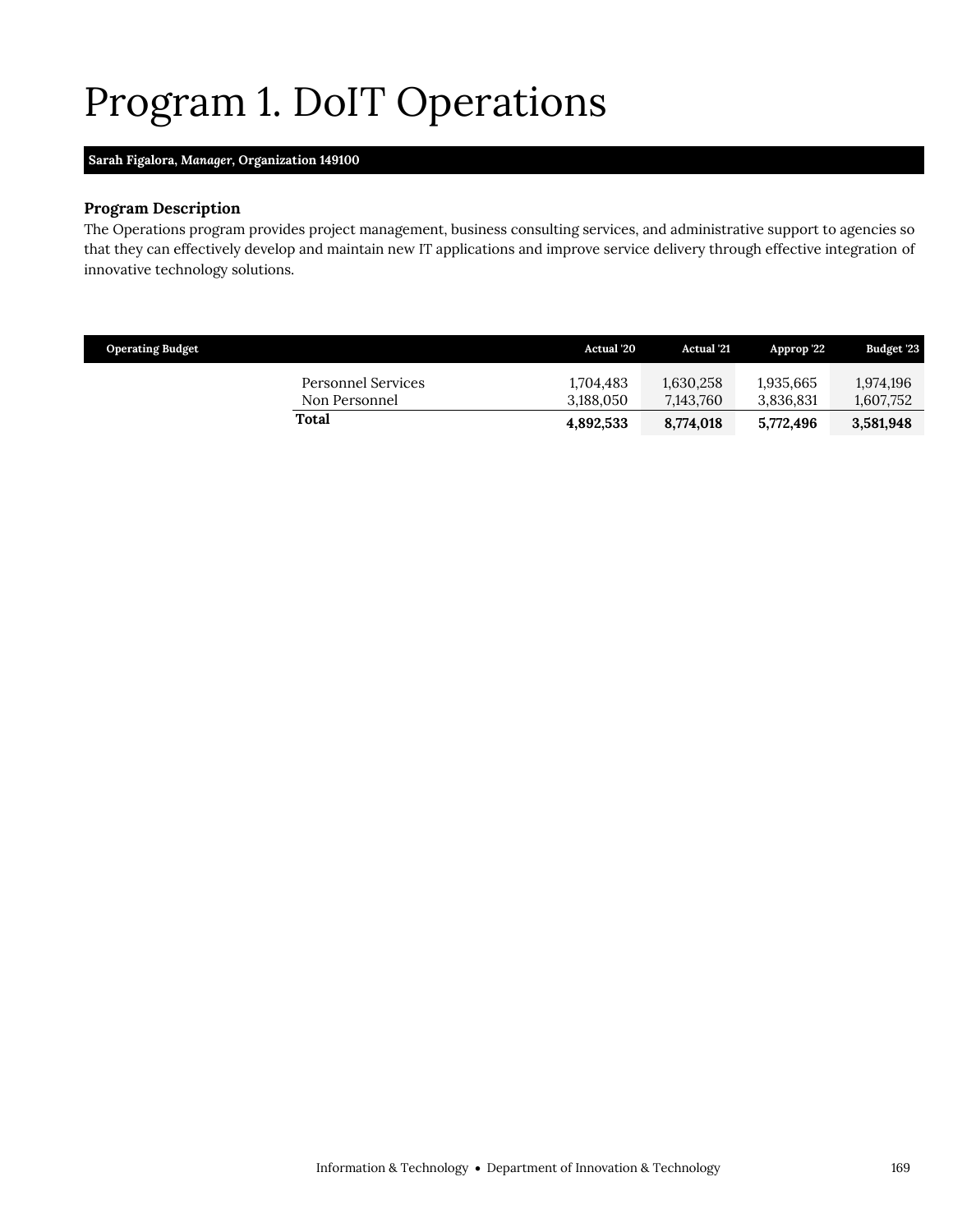# <span id="page-11-0"></span>Program 2. Enterprise Applications

#### **Vacant,** *Manager,* **Organization 149200**

#### **Program Description**

This program provides an integrated technology culture to select and develop information technologies that enable and support critical citywide, crosscutting agency business processes. Enterprise programs include Geographic Information Systems (GIS), Enterprise Resource Planning (PeopleSoft), Constituent Relationship Management (CRM) Asset Management, Permitting, Tax and Youth and Human Services Systems.

|       | <b>Operating Budget</b> |                                                       | <b>Actual</b> '20       | <b>Actual</b> '21      | Approp '22             | Budget '23             |
|-------|-------------------------|-------------------------------------------------------|-------------------------|------------------------|------------------------|------------------------|
|       |                         | <b>Personnel Services</b><br>Non Personnel            | 5,565,643<br>13,041,672 | 5,582,106<br>8,448,928 | 5,692,300<br>7,470,474 | 5,640,401<br>8,829,944 |
|       |                         | Total                                                 | 18,607,315              | 14,031,034             | 13, 162, 774           | 14,470,345             |
|       | Performance             |                                                       |                         |                        |                        |                        |
| Goal: |                         | Increase productivity through high-quality IT support |                         |                        |                        |                        |
|       |                         | <b>Performance Measures</b>                           | Actual '20              | <b>Actual</b> '21      | Projected '22          | Target '23             |
|       |                         | % of Application support requests<br>closed on-time   | 65%                     | 66%                    | 72%                    | 72%                    |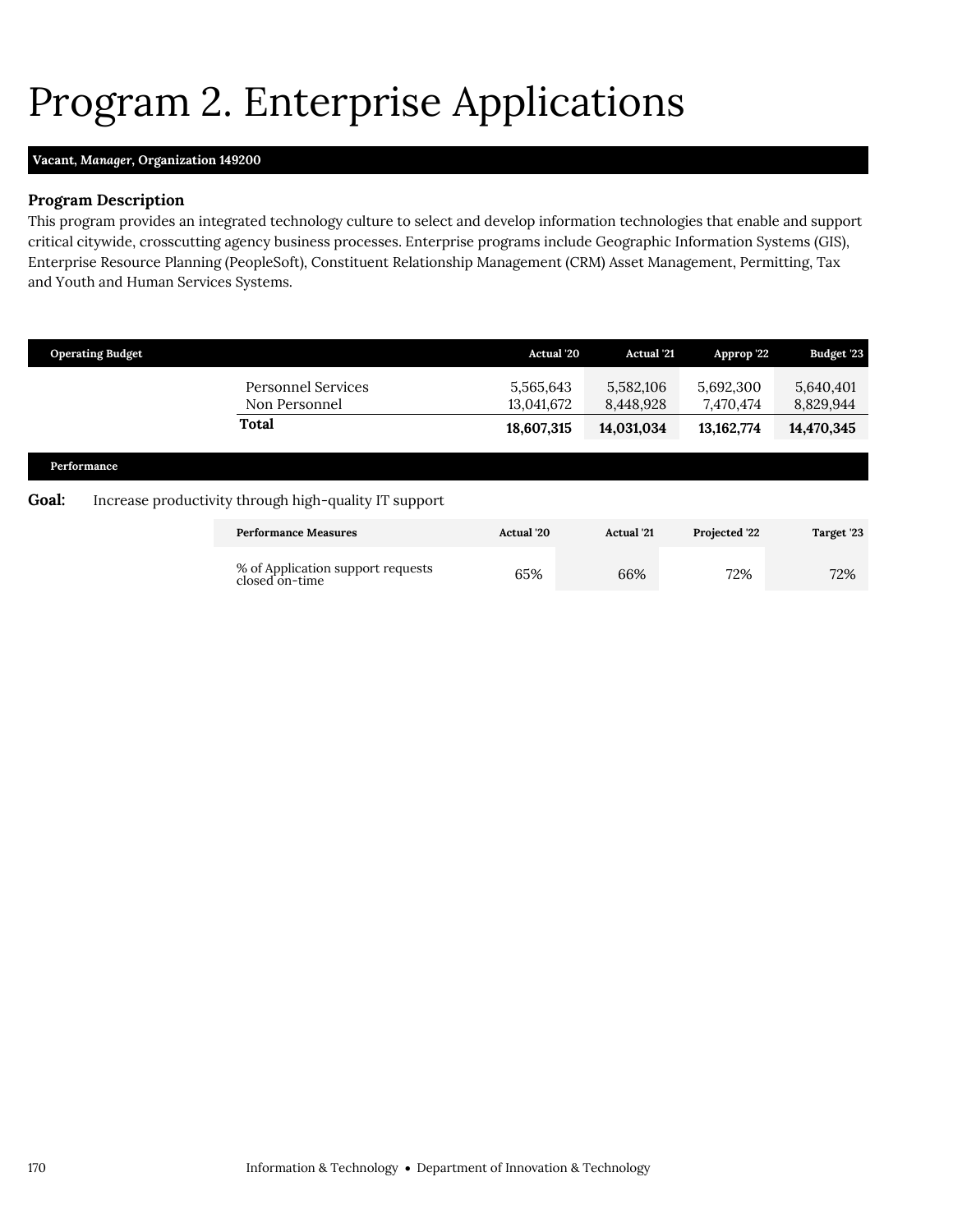# Program 3. Digital Engagement & Services

#### <span id="page-12-0"></span>**Julia Gutierrez,** *Manager,* **Organization 149300**

#### **Program Description**

This program provides constituents access to government from home "online instead of in line" through innovative web based eGovernment technologies. It also oversees the City's cable franchise(s) by enforcing contractual and regulatory obligations for the operators, produces government and education access television, and advocates for customers in disputes with cable operators.

|       | <b>Operating Budget</b> |                                                                    | Actual '20         | <b>Actual</b> '21                  | Approp '22         | Budget '23             |
|-------|-------------------------|--------------------------------------------------------------------|--------------------|------------------------------------|--------------------|------------------------|
|       |                         | <b>Personnel Services</b><br>Non Personnel                         | 870,294<br>609,806 | 783,328<br>844,966                 | 855,702<br>909,813 | 1,037,274<br>1,221,680 |
|       |                         | <b>Total</b>                                                       | 1,480,100          | 1,628,294                          | 1,765,515          | 2,258,954              |
|       | Performance             |                                                                    |                    |                                    |                    |                        |
|       |                         |                                                                    |                    |                                    |                    |                        |
| Goal: |                         | Ensure the city's digital services are accessible to all residents |                    |                                    |                    |                        |
|       |                         | <b>Performance Measures</b>                                        | Actual '20         | <b>Actual</b> '21<br>Projected '22 |                    | Target '23             |
|       |                         | Boston.gov Accessibility score                                     | 60                 | 63                                 | 73                 | 73                     |
| Goal: |                         | Promote engagement between city and residents                      |                    |                                    |                    |                        |
|       |                         | <b>Performance Measures</b>                                        | Actual '20         | <b>Actual</b> '21                  | Projected '22      | Target '23             |
|       |                         | Boston.gov search engine<br>optimization score                     | 82                 | 80                                 | 81                 | 83                     |
|       |                         | Newsletter open rates across all<br>City newsletters               | 41                 | 39                                 | 44                 | 44                     |
|       |                         | Number of unique visitors to<br>boston.gov                         | 7,503,454          | 8,244,106                          | 10,000,000         | 10,000,000             |
|       |                         | Social media referrals to Boston.gov                               | 471,257            | 372,493                            | 500,000            | 500,000                |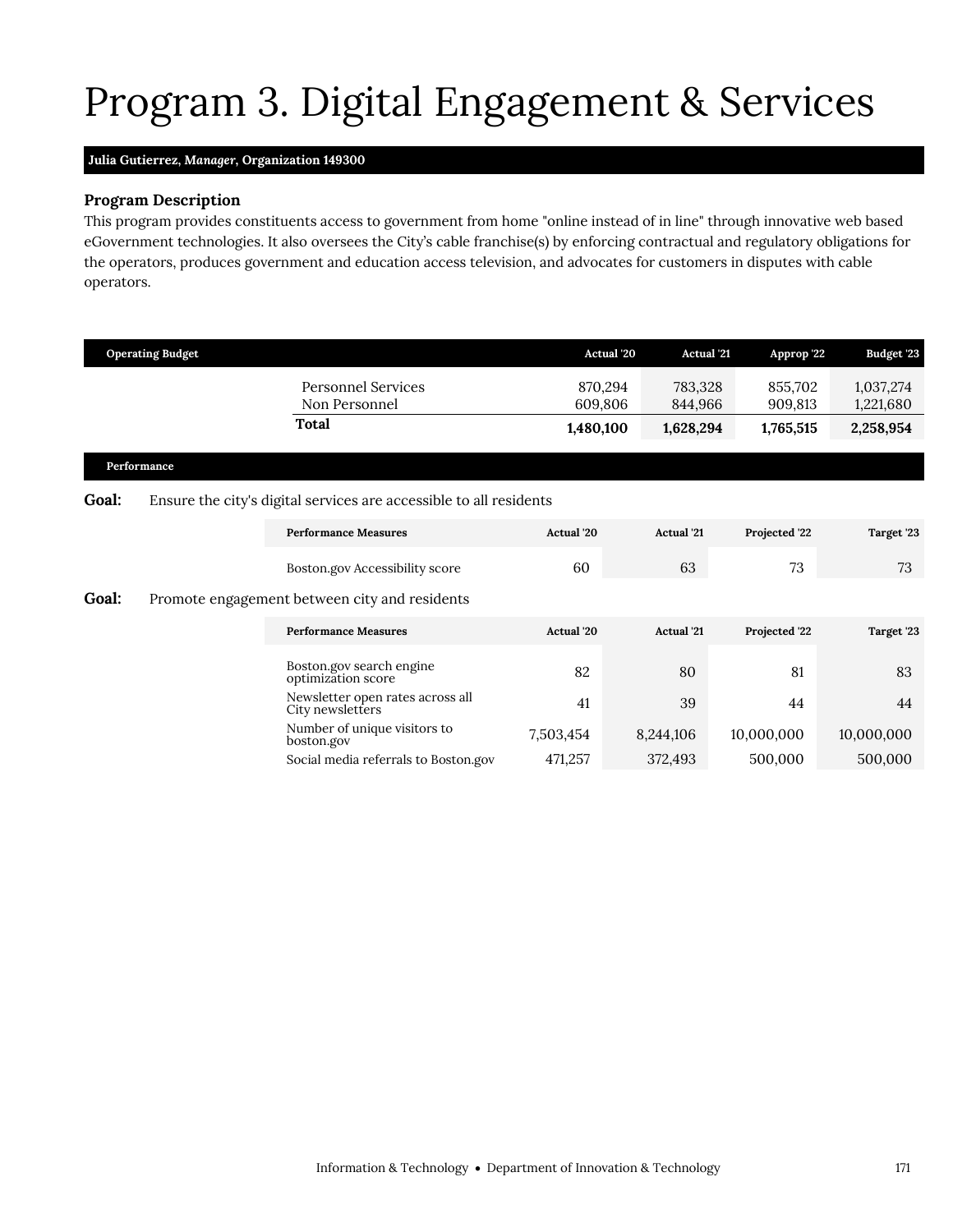### <span id="page-13-0"></span>Program 4. Core Infrastructure

#### **Daniel Rothman,** *Manager,* **Organization 149400**

#### **Program Description**

Core Infrastructure is responsible for the development and maintenance of City technology systems, data storage, and networks. Functional areas include server and mainframe technology, network and telecommunications, security, and electronic communication services.

|              | <b>Operating Budget</b> |                                                        | <b>Actual</b> '20       | <b>Actual</b> '21       | Approp '22              | Budget '23              |
|--------------|-------------------------|--------------------------------------------------------|-------------------------|-------------------------|-------------------------|-------------------------|
|              |                         | <b>Personnel Services</b><br>Non Personnel             | 4,408,506<br>11,046,266 | 4,528,658<br>10,724,390 | 4,148,983<br>11,564,418 | 4,399,400<br>14,954,543 |
|              |                         | Total                                                  | 15,454,772              | 15,253,048              | 15,713,401              | 19,353,943              |
|              | Performance             |                                                        |                         |                         |                         |                         |
| Goal:        | Enhance cyber security  |                                                        |                         |                         |                         |                         |
|              |                         | <b>Performance Measures</b>                            | Actual '20              | <b>Actual</b> '21       | Projected '22           | Target '23              |
|              |                         | 2-factor authentication enrollment<br>% (Citywide)     |                         | 86%                     | 88%                     | 88%                     |
|              |                         | Security Awareness training<br>completion % (Citywide) | 63%                     | 78%                     | 80%                     | 80%                     |
| <b>Goal:</b> |                         | Increase productivity through high-quality IT support  |                         |                         |                         |                         |
|              |                         | <b>Performance Measures</b>                            | Actual '20              | <b>Actual</b> '21       | Projected '22           | Target '23              |
|              |                         | % of Technical support requests<br>closed on-time      | 76%                     | 75%                     | 75%                     | 90%                     |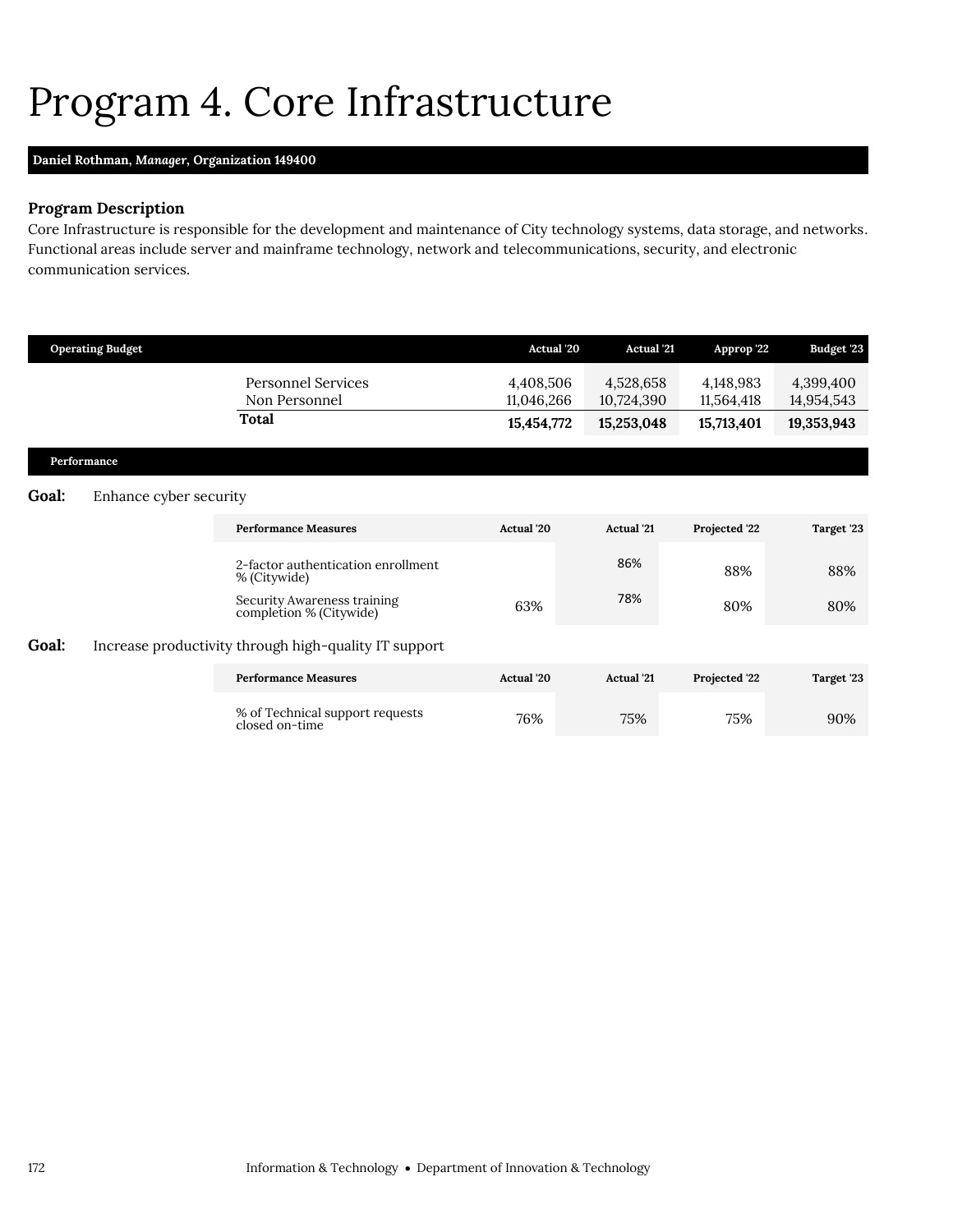## <span id="page-14-0"></span>Program 5. Data & Analytics

#### **Stefanie Costa Leabo,** *Manager,* **Organization 149500**

#### **Program Description**

Use data and analytics to improve quality of life and the effectiveness of government operations. By providing technology and business support, we aim to create a modern, data-driven, responsive City government. We have worked on a variety of initiatives to improve performance and accountability (CityScore, BFD shift swap dashboard) and to deliver services more effectively (signal timing optimization, moving day trash collection).

|       | <b>Operating Budget</b>           |                                            | <b>Actual '20</b>    | <b>Actual</b> '21  | Approp '22           | Budget '23           |
|-------|-----------------------------------|--------------------------------------------|----------------------|--------------------|----------------------|----------------------|
|       |                                   | <b>Personnel Services</b><br>Non Personnel | 662,572<br>1,523,378 | 594,283<br>559,059 | 919,588<br>1,130,922 | 1,047,439<br>613,113 |
|       |                                   | <b>Total</b>                               | 2,185,950            | 1,153,342          | 2,050,510            | 1,660,552            |
|       | Performance                       |                                            |                      |                    |                      |                      |
| Goal: | Provide consistent access to data |                                            |                      |                    |                      |                      |
|       |                                   | <b>Performance Measures</b>                | Actual '20           | <b>Actual</b> '21  | Projected '22        | Target '23           |
|       |                                   | Data Pipeline Reliability %                | 93%                  | 92%                | 92%                  | 92%                  |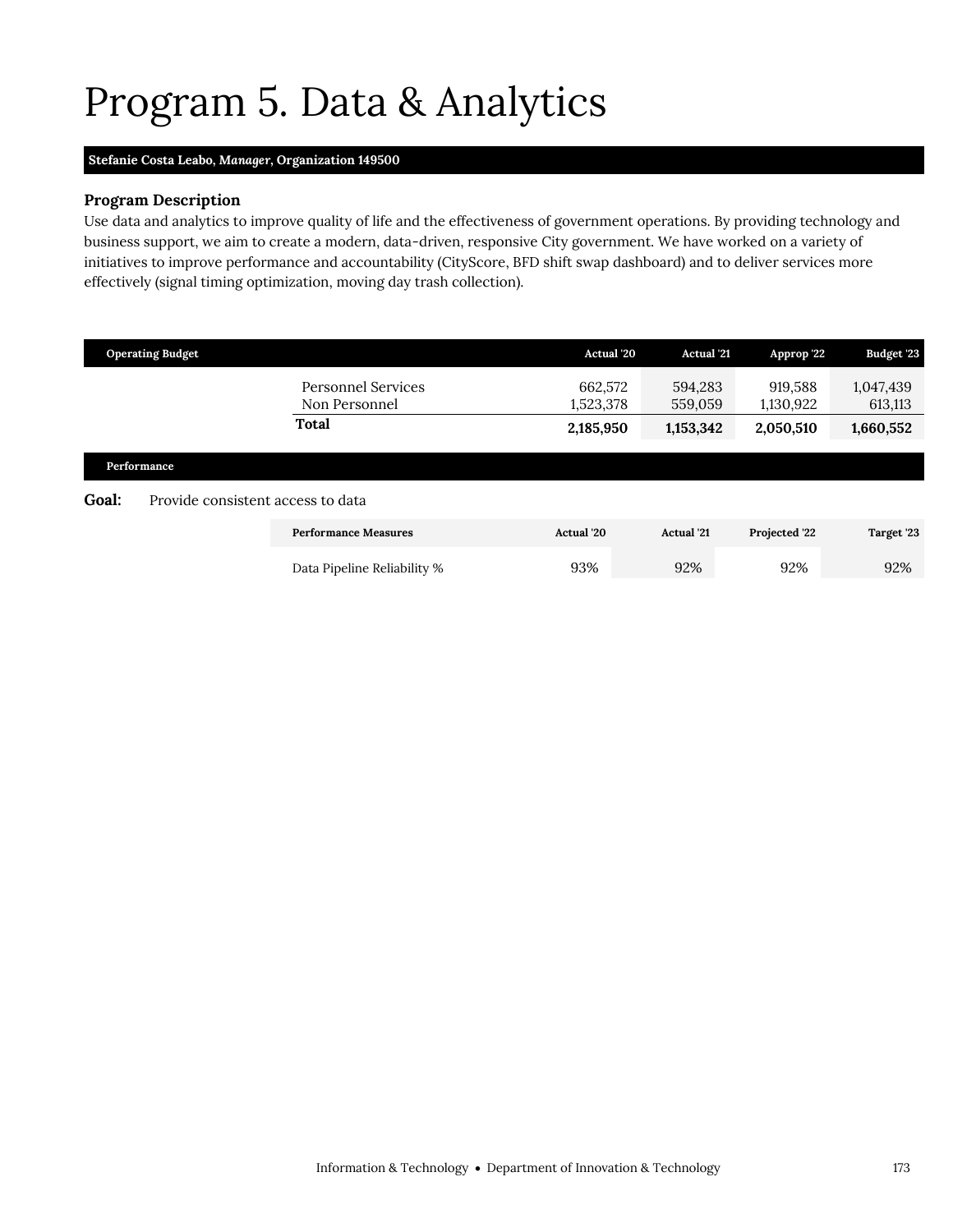# <span id="page-15-0"></span>Program 6. Broadband & Digital Equity

#### **Michael Lynch,** *Manager,* **Organization 149600**

#### **Program Description**

Work towards a future where every resident and business has access to affordable broadband internet, and the skills and equipment to make use of it. We support a variety of digital equity and public access initiatives, and work to provide both regulatory oversight for our cable TV providers and to lower the barriers to entry in Boston's broadband market.

|       | <b>Operating Budget</b> |                                                                    | Actual '20        | <b>Actual</b> '21 | Approp '22           | Budget '23         |
|-------|-------------------------|--------------------------------------------------------------------|-------------------|-------------------|----------------------|--------------------|
|       |                         | Personnel Services<br>Non Personnel                                | 446,119<br>529    | 383,818<br>180    | 480.404<br>1,300,250 | 531,882<br>191,750 |
|       |                         | <b>Total</b>                                                       | 446,648           | 383,998           | 1,780,654            | 723,632            |
|       | Performance             |                                                                    |                   |                   |                      |                    |
| Goal: |                         | Promote broadband adoption and decrease barriers to digital access |                   |                   |                      |                    |
|       |                         | <b>Performance Measures</b>                                        | <b>Actual</b> '20 | <b>Actual</b> '21 | Projected '22        | Target '23         |
|       |                         | Number of households provided<br>digital equity tools              | 3,500             | 3,500             | 3,500                | 3,500              |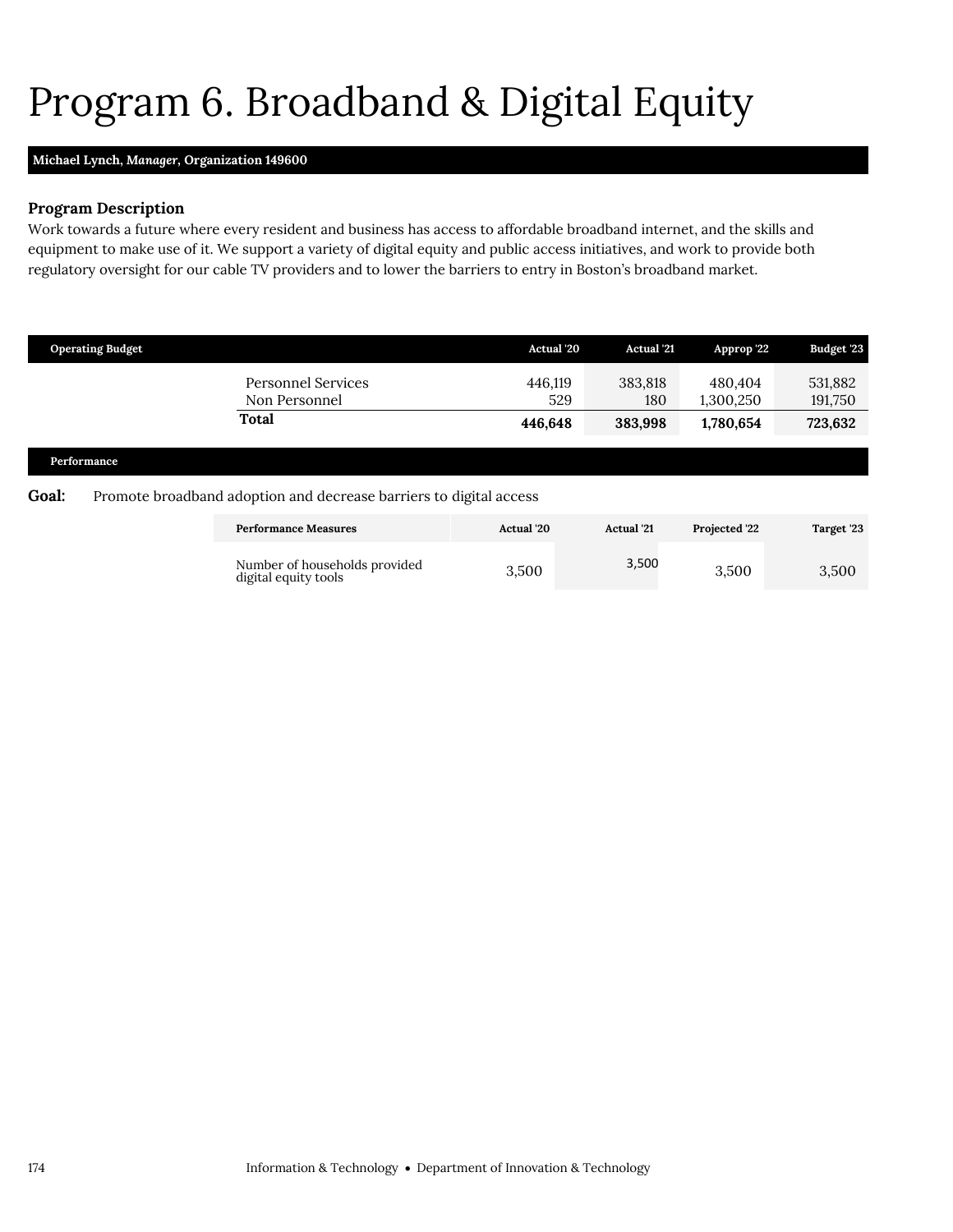### External Funds Projects

#### **21st Century Access Fund**

#### **Project Mission**

The 21st Century Access Fund is used to support Public, Educational or Governmental (PEG) access services pursuant to Section 53F3/4 of Chapter 44 of the Massachusetts General Laws funded provided through cable television franchise agreements.

#### **BAIS Modernization**

#### **Project Mission**

BAIS Modernization funding is drawn from existing special revenue (E-Rate) and non-recurring revenue (Indirect) funds and supports upgrades to the City's Enterprise Resource Planning financial and human capital systems. While the majority of the project is backed by a capital investment, this supplementary funding will pay for software, staffing, contracted services, telecommunications, and supplies costs incurred between the project's kickoff in FY21 and its planned completion in FY23.

#### **Digital Equity/Smart City**

#### **Project Mission**

The Digital Equity/Smart City grant is provided by Verizon Wireless and will provide \$1 million for the City to provide for digital equity grants and an additional \$500 thousand for the City to hire a Smart City Fellow for up to four years. The fellow will be a technologist for the public realm who will lead the planning and execution of the \$4.7 million Verizon Smart Communities program. The fellow will work closely with the Streets Cabinet and the Department of Innovation and Technology (DoIT) to identify Verizon Smart Communities technologies and services that have 1) demonstrated proven value for addressing community challenges and 2) can be used to improve safety for vulnerable users of the public right of way and quality of life in Boston.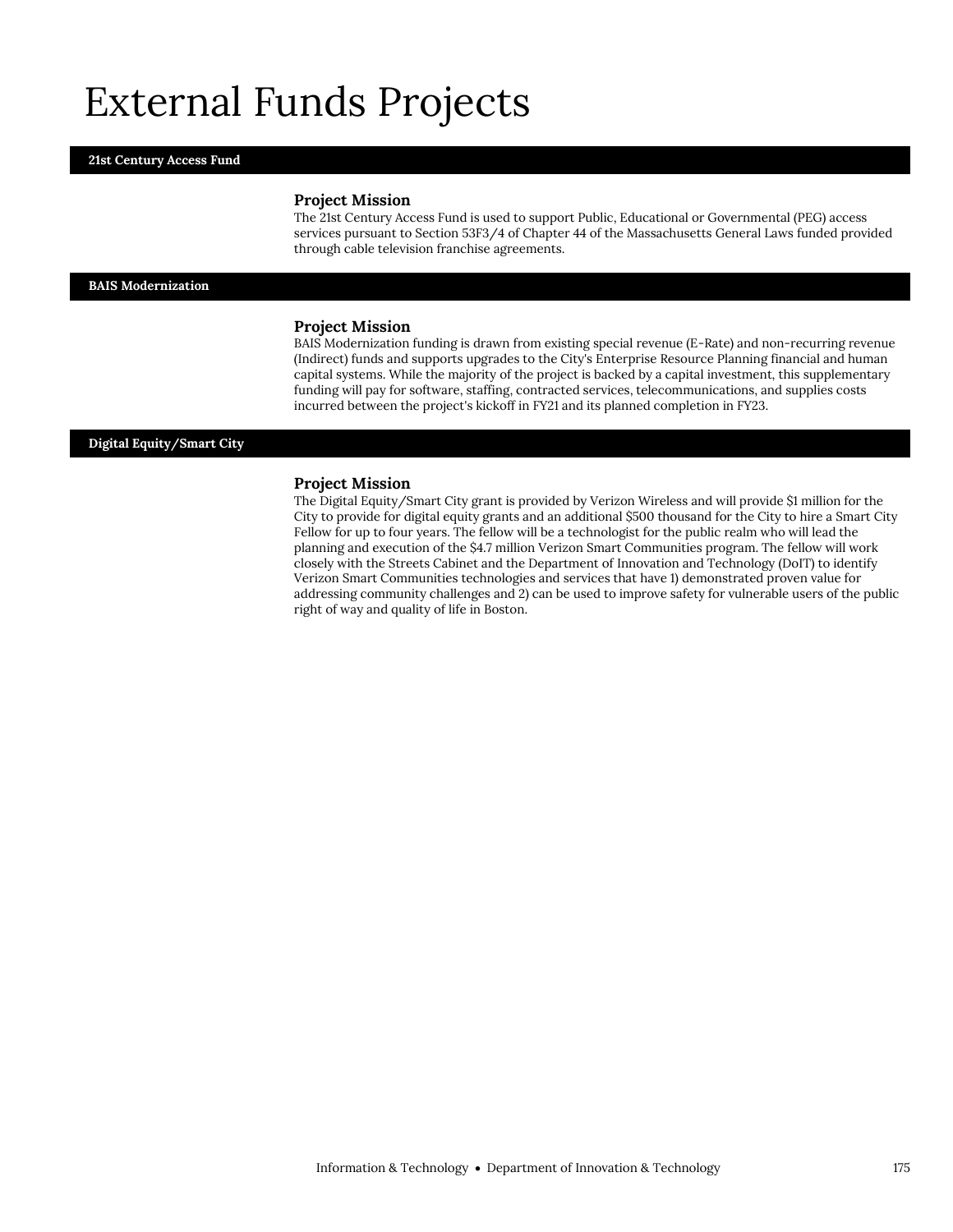## Department of Innovation & Technology Capital Budget

### **Overview**

Capital investment in technology enables the City to work more efficiently at a lower cost; to be more responsive to citizens; and to provide convenience for Boston's residents, businesses and visitors. Ongoing and new initiatives will build upon this progress, ensuring the City remains competitive and coordinated in computer information and communication technology.

#### **FY23 Major Initiatives**

- Expansion of the City's fiber optic network (BoNet) will continue in FY23. The fiber network will connect additional Boston Public School buildings.
- An increased investment in Cyber Security and Resiliency will further build out the city's multi-layered defenses and ensure continuity of operations and data recovery in the event of a disaster.
- In Enterprise Applications, DoIT will continue developing Constituent Relationship Management tools and expanding usage to more departments, as well as pursue solutions that improve IT operations and support citywide.
- In Digital Service Delivery and Engagement, DoIT will continue modernization of multiple digital tools and public applications to improve the experience of users engaging with the city online.

| <b>Capital Budget Expenditures</b> |                         | <b>Total Actual '20</b> | <b>Total Actual '21</b> | <b>Estimated 22</b> | <b>Total Projected</b><br>'23 |
|------------------------------------|-------------------------|-------------------------|-------------------------|---------------------|-------------------------------|
|                                    | <b>Total Department</b> | 6.431.381               | 7.011.940               | 26.403.347          | 25,581,200                    |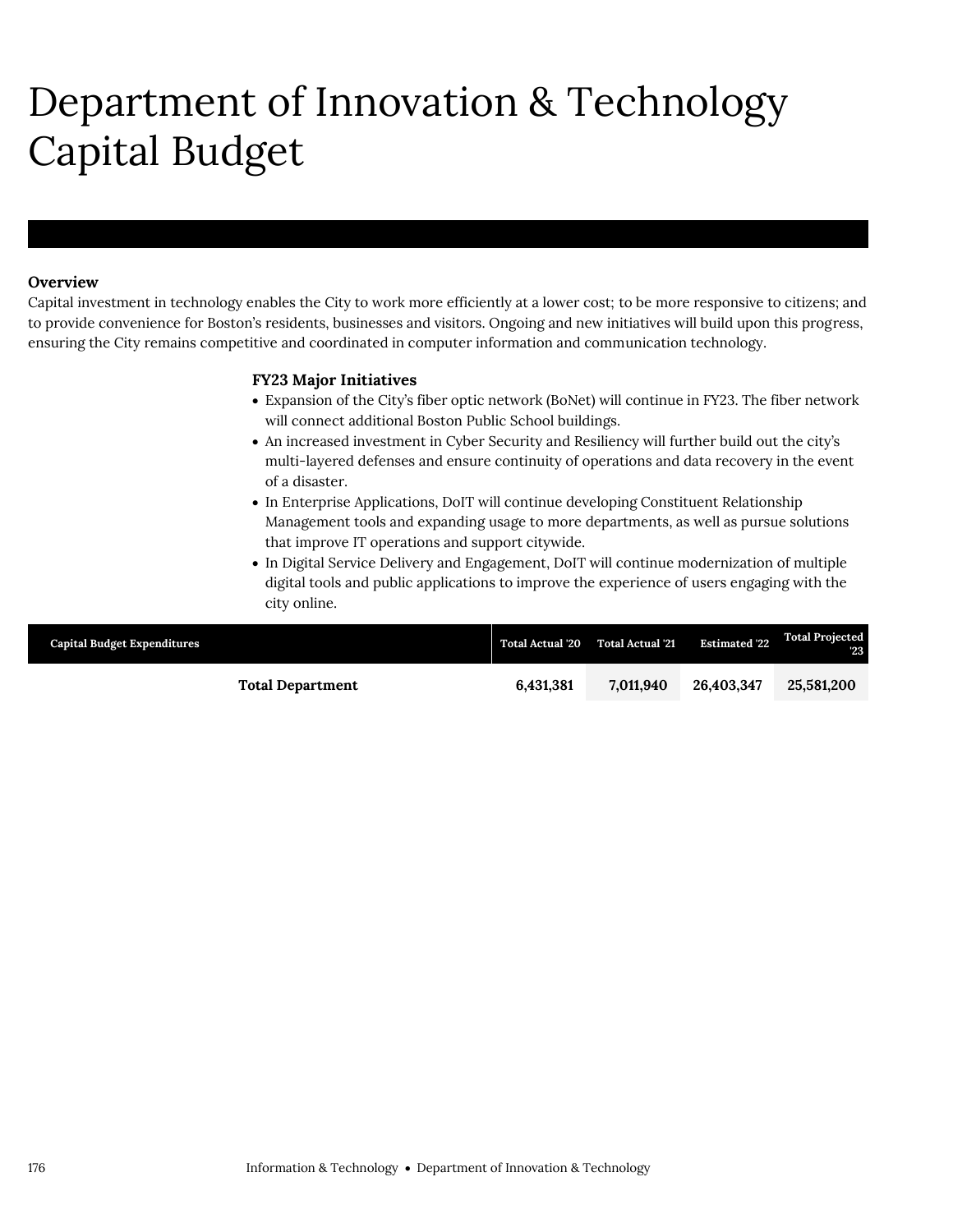#### **CITYWIDE REVENUE MODERNIZATION**

#### **Project Mission**

Planning and design of a centralized collections system to maximize City revenue. **Managing Department,** DoIT **Status,** To Be Scheduled **Location,** N/A **Operating Impact,** No

#### **Authorizations**

|                                          |          |             |             | Non Capital |          |
|------------------------------------------|----------|-------------|-------------|-------------|----------|
| Source                                   | Existing | <b>FY23</b> | Future      | Fund        | Total    |
| City Capital                             | 650,000  | 0           |             | 0           | 650,000  |
| Grants/Other                             |          | $\theta$    |             |             | $\Omega$ |
| Total                                    | 650,000  | $\mathbf 0$ | 0           | 0           | 650,000  |
| <b>Expenditures (Actual and Planned)</b> |          |             |             |             |          |
|                                          | Thru     |             |             |             |          |
| Source                                   | 6/30/21  | <b>FY22</b> | <b>FY23</b> | FY24-27     | Total    |
| City Capital                             |          | 0           | 325,000     | 325,000     | 650,000  |
| Grants/Other                             |          | $\Omega$    | O           |             | $\Omega$ |
| Total                                    | 0        | $\mathbf 0$ | 325,000     | 325,000     | 650,000  |
|                                          |          |             |             |             |          |

#### **CORE TECHNOLOGY INFRASTRUCTURE**

#### **Project Mission**

Install hardware platforms to run applications supporting City business. Scope includes equipment refresh for DWDM and BoNet equipment refresh, VoIP, firewall modernization, SQL environment recovery, and 700 MHz radio equipment and firmware.

**Managing Department,** DoIT **Status,** Annual Program **Location,** N/A **Operating Impact,** Yes

| <b>Authorizations</b>                    |            |              |             |             |            |
|------------------------------------------|------------|--------------|-------------|-------------|------------|
|                                          |            |              |             | Non Capital |            |
| Source                                   | Existing   | <b>FY23</b>  | Future      | Fund        | Total      |
| City Capital                             | 12,669,773 | 0            | $\Omega$    | 0           | 12,669,773 |
| Grants/Other                             |            | 0            | 0           |             |            |
| Total                                    | 12,669,773 | $\mathbf{0}$ | 0           | 0           | 12,669,773 |
| <b>Expenditures (Actual and Planned)</b> |            |              |             |             |            |
|                                          | Thru       |              |             |             |            |
| Source                                   | 6/30/21    | <b>FY22</b>  | <b>FY23</b> | FY24-27     | Total      |
| City Capital                             | 3,743,741  | 2,926,032    | 6,000,000   | 0           | 12,669,773 |
| Grants/Other                             |            | 0            | $\Omega$    |             | O          |
| Total                                    | 3.743.741  | 2.926.032    | 6.000.000   |             | 12.669.773 |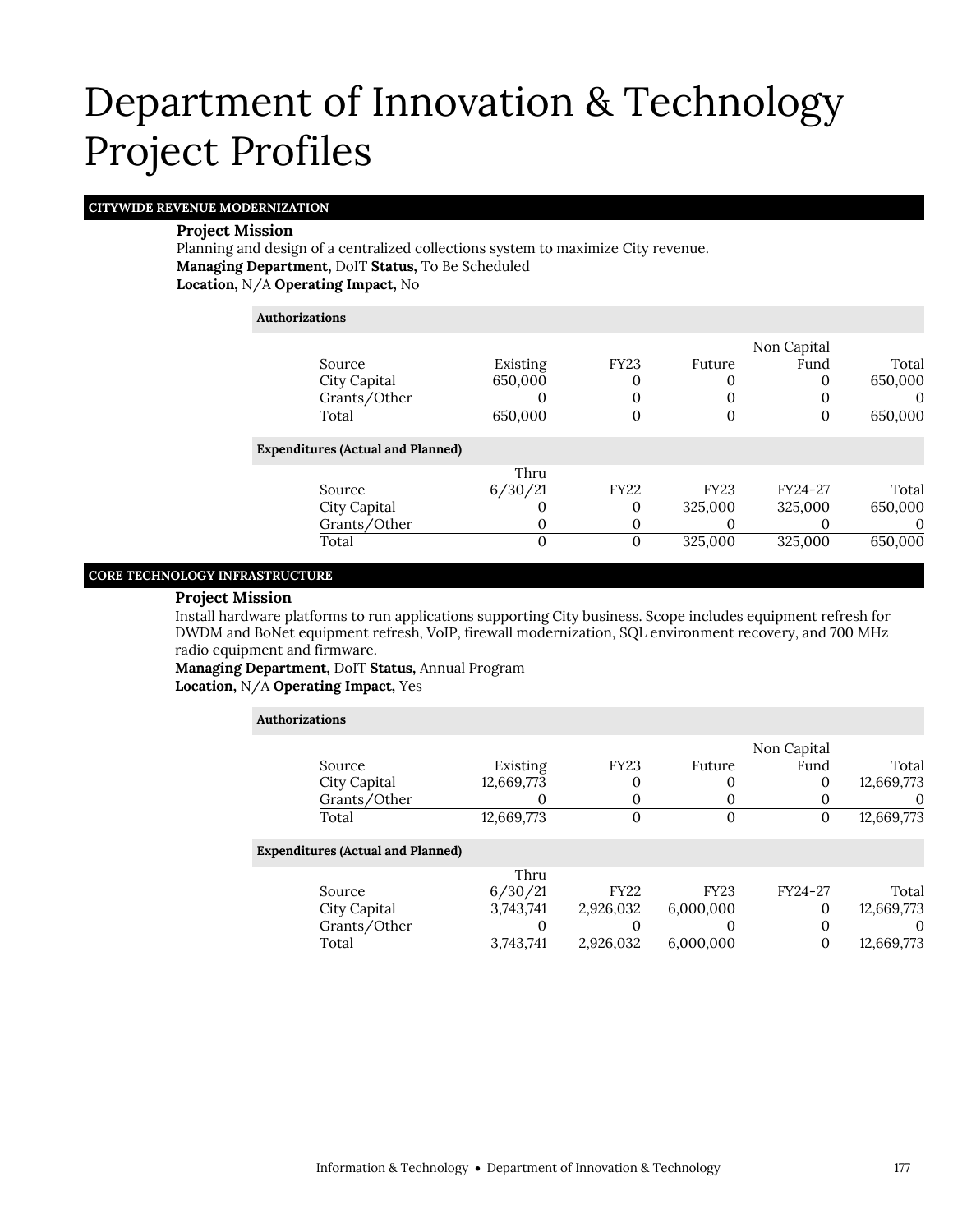#### **CYBER SECURITY AND RESILIENCY**

#### **Project Mission**

Implement solutions to manage and mitigate cyber security risks. **Managing Department,** DoIT **Status,** Annual Program **Location,** N/A **Operating Impact,** Yes

#### **Authorizations**

| Source<br>City Capital<br>Grants/Other<br>Total | Existing<br>8,668,049<br>8,668,049        | <b>FY23</b><br>0<br>0<br>0                 | Future<br>0<br>0                           | Non Capital<br>Fund<br>$\Omega$<br>0 | Total<br>8,668,049<br>$\Omega$<br>8,668,049 |
|-------------------------------------------------|-------------------------------------------|--------------------------------------------|--------------------------------------------|--------------------------------------|---------------------------------------------|
| <b>Expenditures (Actual and Planned)</b>        |                                           |                                            |                                            |                                      |                                             |
| Source<br>City Capital<br>Grants/Other<br>Total | Thru<br>6/30/21<br>3,193,216<br>3,193,216 | <b>FY22</b><br>1,836,833<br>O<br>1,836,833 | <b>FY23</b><br>3,638,000<br>O<br>3,638,000 | FY24-27<br>0                         | Total<br>8,668,049<br>$\theta$<br>8,668,049 |

#### **DATA ANALYTICS**

#### **Project Mission**

Invest in data analytic tools, technologies, and processes to empower data-driven management. **Managing Department,** DoIT **Status,** Annual Program **Location,** N/A **Operating Impact,** No

| <b>Authorizations</b>                    |                 |             |             |             |           |
|------------------------------------------|-----------------|-------------|-------------|-------------|-----------|
|                                          |                 |             |             | Non Capital |           |
| Source                                   | Existing        | <b>FY23</b> | Future      | Fund        | Total     |
| City Capital                             | 4,765,516       | 0           | 1,865,649   | 0           | 6,631,165 |
| Grants/Other                             | 0               | 0           |             | 0           | $\theta$  |
| Total                                    | 4,765,516       | 0           | 1,865,649   |             | 6,631,165 |
| <b>Expenditures (Actual and Planned)</b> |                 |             |             |             |           |
| Source                                   | Thru<br>6/30/21 | <b>FY22</b> | <b>FY23</b> | FY24-27     | Total     |

City Capital 2,232,747 1,133,418 765,000 2,500,000 6,631,165 Grants/Other 0 0 0 0 0 Total 2,232,747 1,133,418 765,000 2,500,000 6,631,165

| 178 | Information & Technology • Department of Innovation & Technology |  |
|-----|------------------------------------------------------------------|--|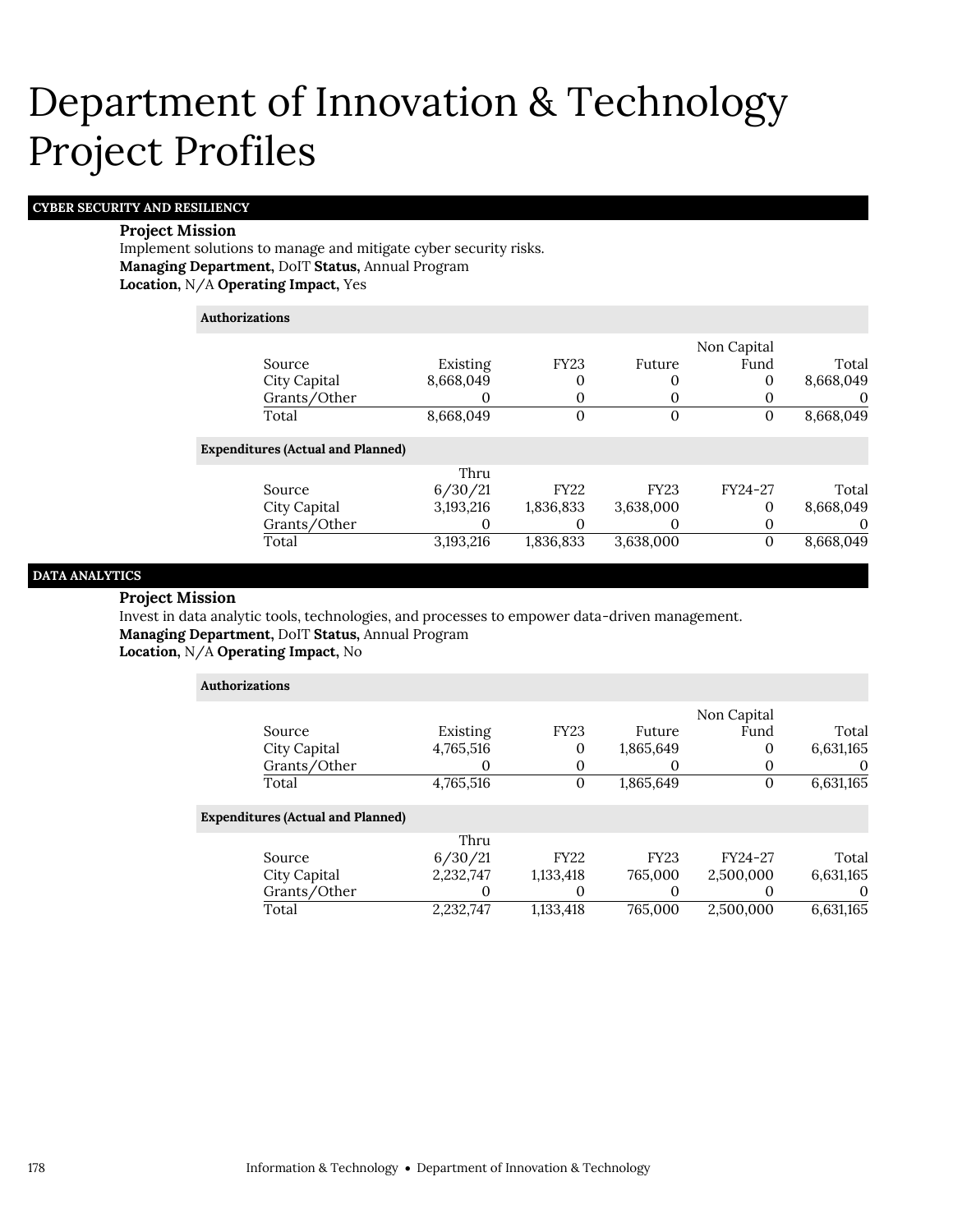#### **DIGITAL SERVICE DELIVERY AND ENGAGEMENT**

#### **Project Mission**

Implement digital technology solutions that better engage residents with government. **Managing Department,** DoIT **Status,** Annual Program **Location,** Citywide **Operating Impact,** No

#### **Authorizations**

|                                          |           |             |             | Non Capital |           |
|------------------------------------------|-----------|-------------|-------------|-------------|-----------|
| Source                                   | Existing  | <b>FY23</b> | Future      | Fund        | Total     |
| City Capital                             | 8,433,296 | 0           | 978,609     | 0           | 9,411,905 |
| Grants/Other                             |           | 0           |             |             | 0         |
| Total                                    | 8,433,296 | $\mathbf 0$ | 978,609     | 0           | 9,411,905 |
| <b>Expenditures (Actual and Planned)</b> |           |             |             |             |           |
|                                          | Thru      |             |             |             |           |
| Source                                   | 6/30/21   | <b>FY22</b> | <b>FY23</b> | FY24-27     | Total     |
| City Capital                             | 3,377,431 | 1,281,274   | 1,253,200   | 3,500,000   | 9,411,905 |
| Grants/Other                             |           | $\Omega$    |             |             | $\Omega$  |
| Total                                    | 3,377,431 | 1,281,274   | 1,253,200   | 3,500,000   | 9,411,905 |

#### **ENTERPRISE APPLICATIONS**

#### **Project Mission**

Identify and procure enterprise business applications that enhance productivity and improve City business operations.

**Managing Department,** DoIT **Status,** Annual Program **Location,** N/A **Operating Impact,** Yes

| <b>Authorizations</b> |                                          |            |                |             |             |            |
|-----------------------|------------------------------------------|------------|----------------|-------------|-------------|------------|
|                       |                                          |            |                |             | Non Capital |            |
|                       | Source                                   | Existing   | <b>FY23</b>    | Future      | Fund        | Total      |
|                       | City Capital                             | 27,000,000 | 0              | 0           | $\Omega$    | 27,000,000 |
|                       | Grants/Other                             |            | 0              | 0           |             | $\theta$   |
|                       | Total                                    | 27,000,000 | $\overline{0}$ | $\Omega$    | 0           | 27,000,000 |
|                       | <b>Expenditures (Actual and Planned)</b> |            |                |             |             |            |
|                       |                                          | Thru       |                |             |             |            |
|                       | Source                                   | 6/30/21    | <b>FY22</b>    | <b>FY23</b> | FY24-27     | Total      |
|                       | City Capital                             | 13,776,995 | 1,423,005      | 800,000     | 11,000,000  | 27,000,000 |
|                       | Grants/Other                             | O          | 0              | $\Omega$    |             | $\theta$   |
|                       | Total                                    | 13,776,995 | 1.423.005      | 800.000     | 11.000.000  | 27,000,000 |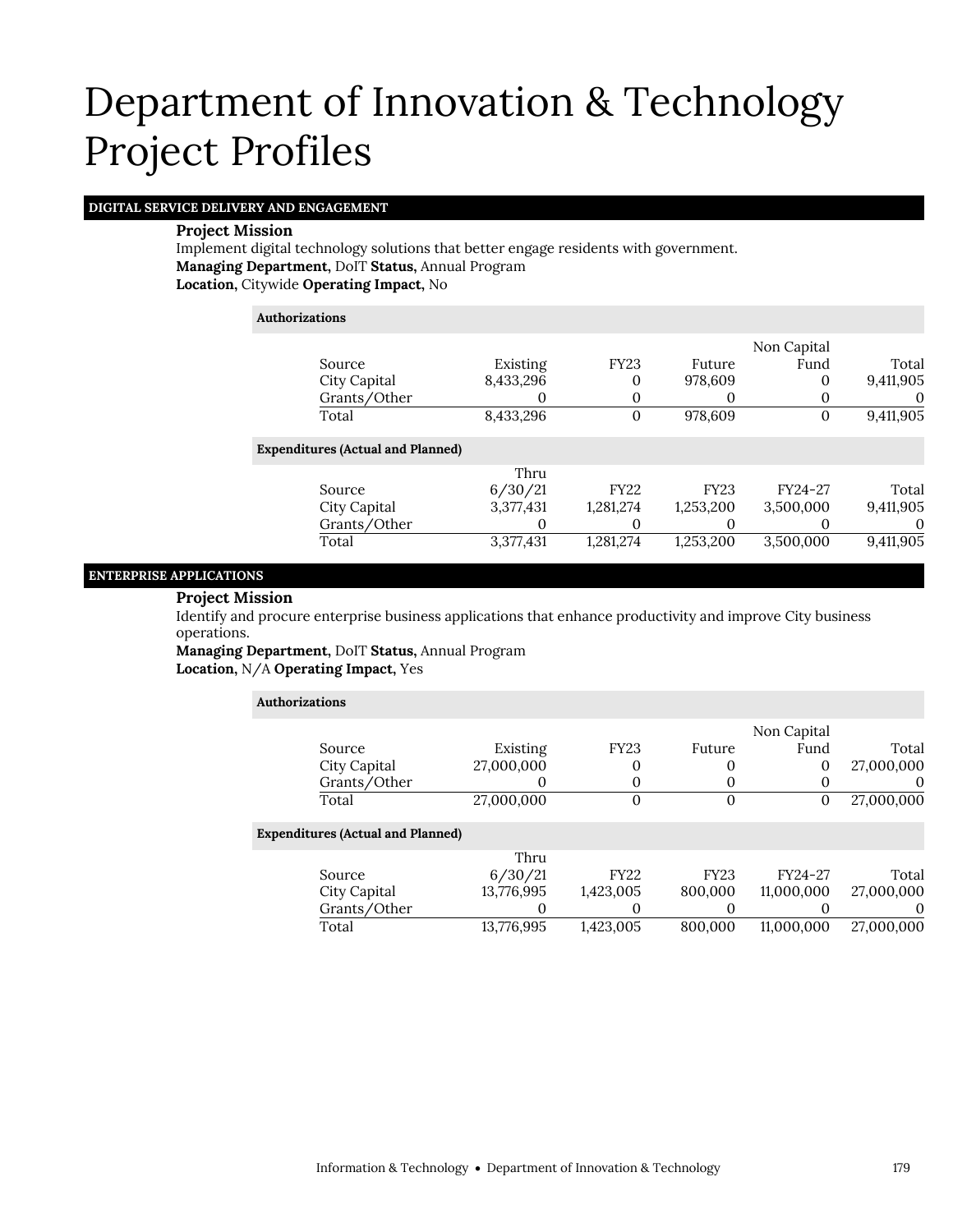#### **ERP SYSTEM UPGRADE**

#### **Project Mission**

Investment in key City-wide systems including an upgrade for BAIS Financials application and tools, and a tools and PUM upgrade for BAIS HCM.

**Managing Department,** DoIT **Status,** Implementation Underway **Location,** N/A **Operating Impact,** Yes

#### **Authorizations**

| Source<br>City Capital                          | Existing<br>15,654,000                    | <b>FY23</b><br>0                           | Future<br>0                                | Non Capital<br>Fund<br>0      | Total<br>15,654,000                           |
|-------------------------------------------------|-------------------------------------------|--------------------------------------------|--------------------------------------------|-------------------------------|-----------------------------------------------|
| Grants/Other                                    |                                           | 0                                          | $\Omega$                                   |                               | $\theta$                                      |
| Total                                           | 15,654,000                                | 0                                          | $\Omega$                                   | O                             | 15,654,000                                    |
| <b>Expenditures (Actual and Planned)</b>        |                                           |                                            |                                            |                               |                                               |
| Source<br>City Capital<br>Grants/Other<br>Total | Thru<br>6/30/21<br>1,262,318<br>1,262,318 | <b>FY22</b><br>7,391,682<br>0<br>7,391,682 | <b>FY23</b><br>7,000,000<br>0<br>7,000,000 | FY24-27<br>0<br>0<br>$\Omega$ | Total<br>15,654,000<br>$\Omega$<br>15,654,000 |
|                                                 |                                           |                                            |                                            |                               |                                               |

#### **FIBER NETWORK EXPANSION**

#### **Project Mission**

Invest in and expand BoNet infrastructure, including extending the fiber network's reach to additional BPS schools and providing public Wi-Fi opportunities.

**Managing Department,** DoIT **Status,** Implementation Underway **Location,** Various neighborhoods **Operating Impact,** Yes

#### **Authorizations** Source Existing FY23 Future Non Capital Fund Total<br>0 14,020,523 City Capital 14,020,523 0 0 0 0 Grants/Other 0 0 0 0 0 0 Total 14,020,523 0 0 0 14,020,523 **Expenditures (Actual and Planned)** Source Thru 6/30/21 FY22 FY23 FY24-27 Total City Capital 9,155,259 3,615,264 Grants/Other 0 0 0 0 0<br>Total 9,155,259 3,615,264 1,000,000 250,000 14,020,523 Total 9,155,259 3,615,264 1,000,000 250,000 14,020,523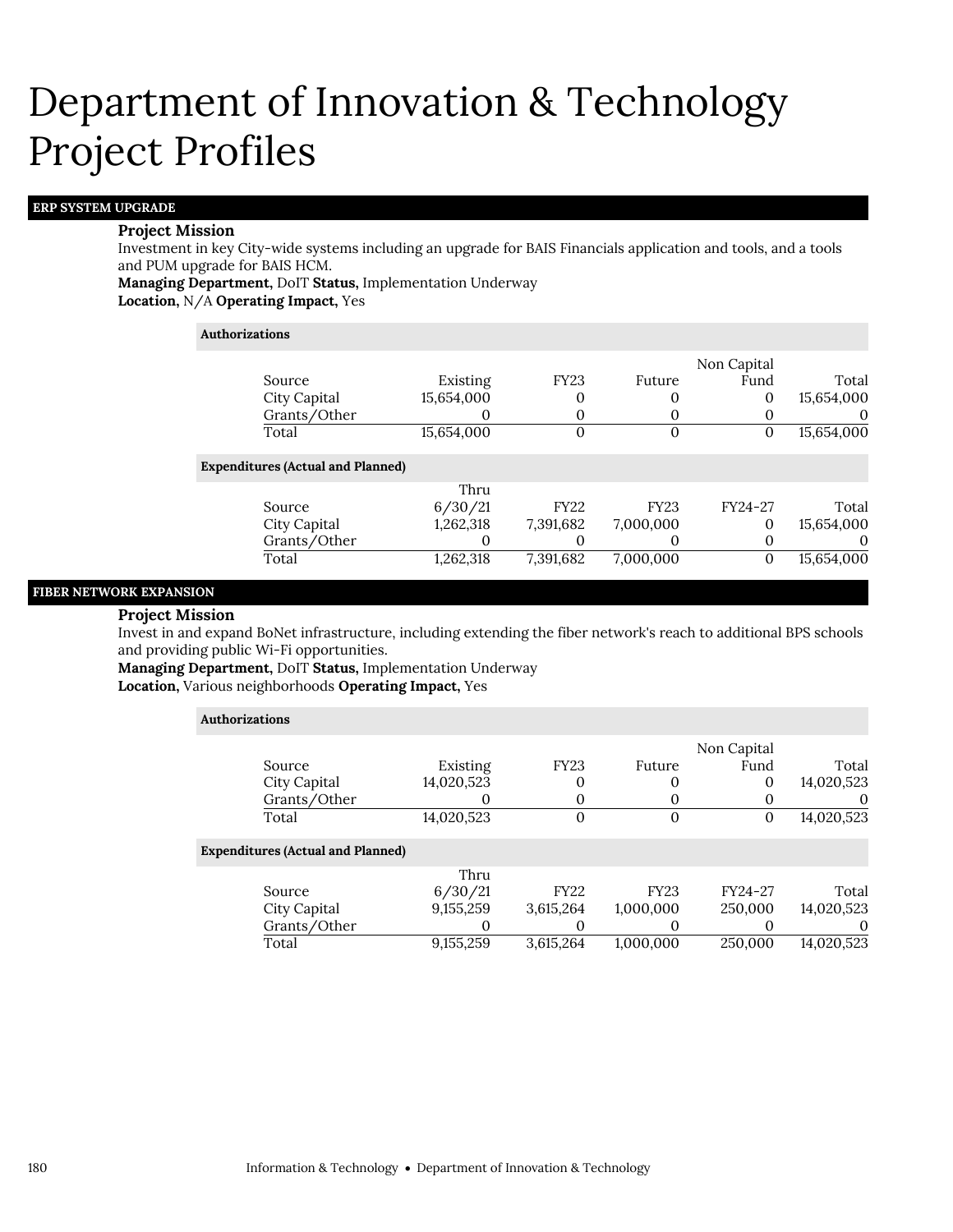#### **FY19 IT INVESTMENT PROPOSALS**

#### **Project Mission**

Identify and procure IT solutions for City departments. **Managing Department,** DoIT **Status,** Implementation Underway **Location,** N/A **Operating Impact,** Yes

#### **Authorizations**

|                                          |           |              |             | Non Capital |           |
|------------------------------------------|-----------|--------------|-------------|-------------|-----------|
| Source                                   | Existing  | <b>FY23</b>  | Future      | Fund        | Total     |
| City Capital                             | 3,664,741 | 0            |             | 0           | 3,664,741 |
| Grants/Other                             |           | 0            |             |             | 0         |
| Total                                    | 3,664,741 | $\mathbf{0}$ |             | 0           | 3,664,741 |
| <b>Expenditures (Actual and Planned)</b> |           |              |             |             |           |
|                                          | Thru      |              |             |             |           |
| Source                                   | 6/30/21   | <b>FY22</b>  | <b>FY23</b> | FY24-27     | Total     |
| City Capital                             | 1,385,170 | 279,571      | 500,000     | 1,500,000   | 3,664,741 |
| Grants/Other                             |           | 0            |             |             | $\Omega$  |
| Total                                    | 1,385,170 | 279,571      | 500,000     | 1,500,000   | 3,664,741 |
|                                          |           |              |             |             |           |

#### **FY20 IT INVESTMENT PROPOSALS**

#### **Project Mission**

Identify and procure IT solutions for City departments. **Managing Department,** DoIT **Status,** Implementation Underway **Location,** N/A **Operating Impact,** Yes

| Authorizations                           |              |           |             |             |             |           |  |
|------------------------------------------|--------------|-----------|-------------|-------------|-------------|-----------|--|
|                                          |              |           |             |             | Non Capital |           |  |
|                                          | Source       | Existing  | <b>FY23</b> | Future      | Fund        | Total     |  |
|                                          | City Capital | 1,000,000 | 0           | 0           | 0           | 1,000,000 |  |
|                                          | Grants/Other |           | 0           | 0           | 0           | O         |  |
|                                          | Total        | 1,000,000 | 0           | $\Omega$    | 0           | 1,000,000 |  |
| <b>Expenditures (Actual and Planned)</b> |              |           |             |             |             |           |  |
|                                          |              | Thru      |             |             |             |           |  |
|                                          | Source       | 6/30/21   | <b>FY22</b> | <b>FY23</b> | FY24-27     | Total     |  |
|                                          | City Capital | 612,603   | 237,397     | 150,000     | 0           | 1,000,000 |  |
|                                          | Grants/Other |           | $\Omega$    | $\Omega$    | 0           | O         |  |
|                                          | Total        | 612,603   | 237,397     | 150,000     | 0           | 1,000,000 |  |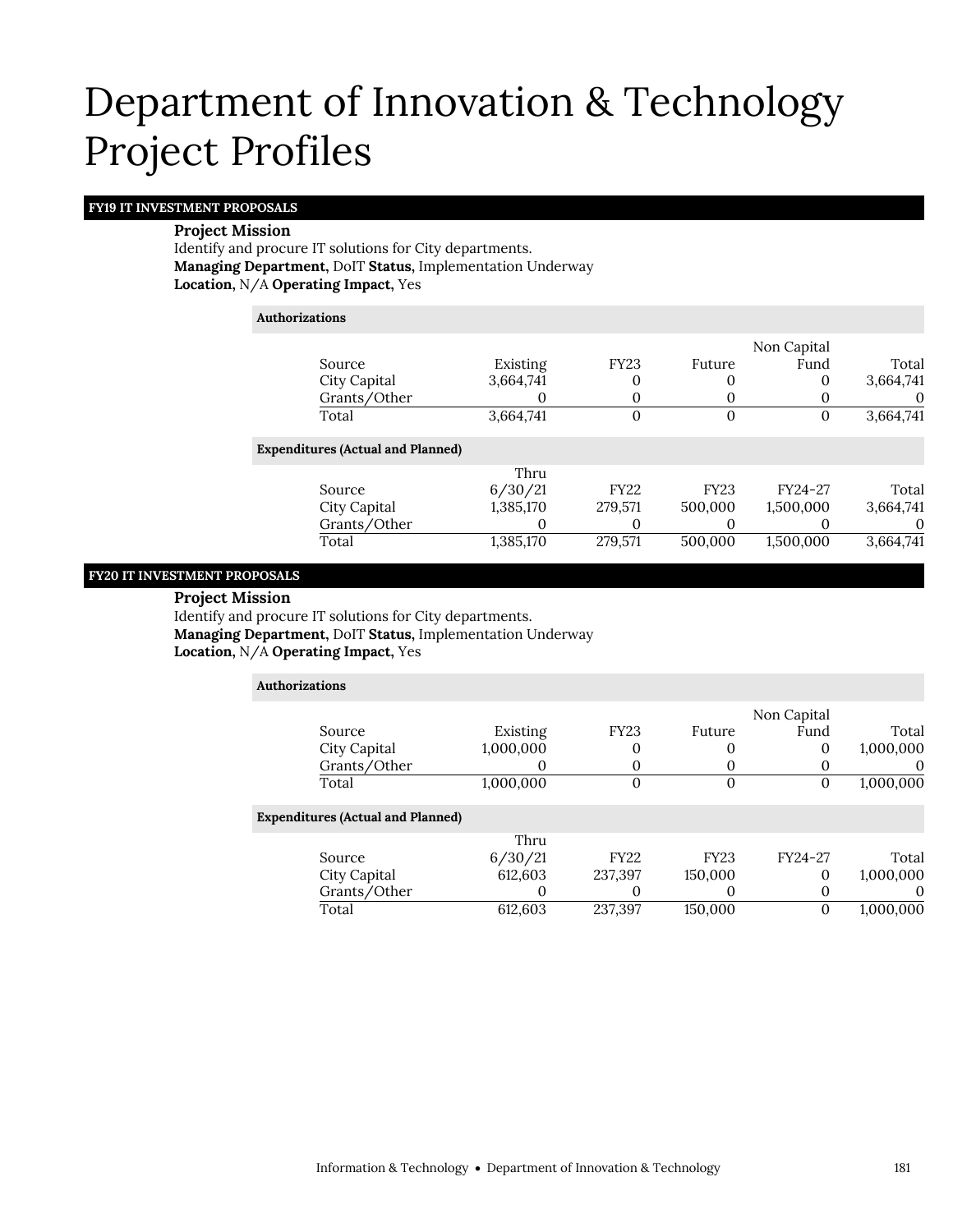#### **FY21 IT INVESTMENT PROPOSALS**

#### **Project Mission**

Identify and procure IT solutions for City departments. **Managing Department,** DoIT **Status,** Implementation Underway **Location,** N/A **Operating Impact,** Yes

#### **Authorizations**

|                                          |           |             |             | Non Capital |           |
|------------------------------------------|-----------|-------------|-------------|-------------|-----------|
| Source                                   | Existing  | <b>FY23</b> | Future      | Fund        | Total     |
| City Capital                             | 1,500,000 | 0           | 0           | $\Omega$    | 1,500,000 |
| Grants/Other                             |           | 0           |             |             | $\Omega$  |
| Total                                    | 1,500,000 | 0           | 0           |             | 1,500,000 |
| <b>Expenditures (Actual and Planned)</b> |           |             |             |             |           |
|                                          | Thru      |             |             |             |           |
| Source                                   | 6/30/21   | FY22        | <b>FY23</b> | FY24-27     | Total     |
| City Capital                             | 184.943   | 115,058     | 600,000     | 599,999     | 1,500,000 |
| Grants/Other                             | O         | 0           | O           |             |           |
| Total                                    | 184,943   | 115,058     | 600,000     | 599,999     | 1,500,000 |

#### **FY22 IT INVESTMENT PROPOSALS**

#### **Project Mission**

Identify and procure IT solutions for City departments. **Managing Department,** DoIT **Status,** To Be Scheduled **Location,** N/A **Operating Impact,** Yes

| <b>Authorizations</b>                    |                     |                  |        |             |                  |
|------------------------------------------|---------------------|------------------|--------|-------------|------------------|
|                                          |                     |                  |        | Non Capital |                  |
| Source<br>City Capital                   | Existing<br>500,000 | <b>FY23</b><br>0 | Future | Fund<br>O   | Total<br>500,000 |
| Grants/Other                             |                     | 0                |        | υ           |                  |
| Total                                    | 500,000             | 0                |        |             | 500,000          |
| <b>Expenditures (Actual and Planned)</b> |                     |                  |        |             |                  |
|                                          | $-1$                |                  |        |             |                  |

|              | Thru    |             |             |         |         |
|--------------|---------|-------------|-------------|---------|---------|
| Source       | 6/30/21 | <b>FY22</b> | <b>FY23</b> | FY24-27 | Total   |
| City Capital |         |             | 300,000     | 200.000 | 500,000 |
| Grants/Other |         |             |             |         |         |
| Total        |         |             | 300,000     | 200.000 | 500,000 |